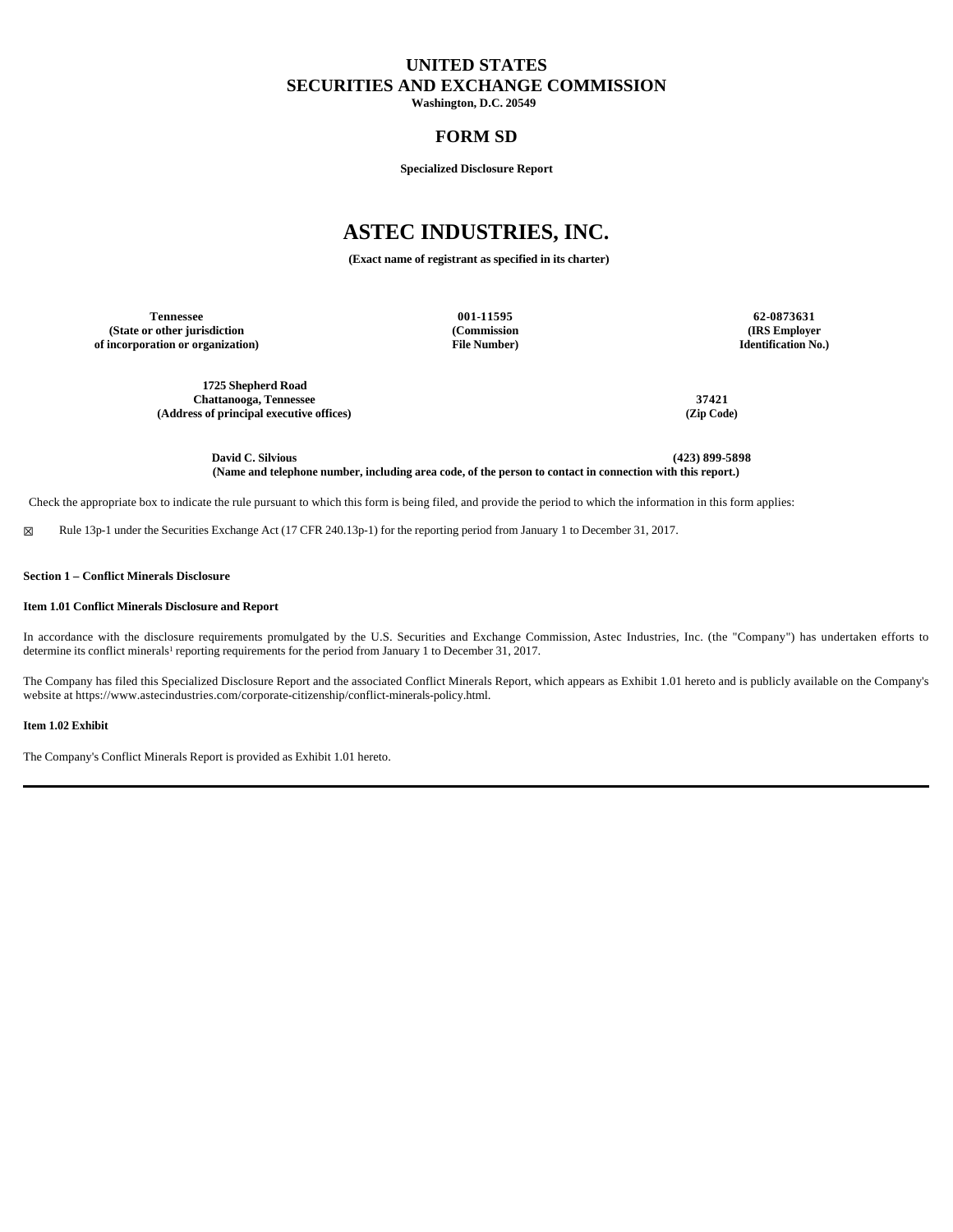# **Section 2 Exhibits**

#### **Item 2.01 Exhibits**

The following exhibit is filed as part of this report.

Exhibit 1.01 – Astec Industries, Inc.'s Conflict Minerals Report for the period January 1 to December 31, 2017.

### **SIGNATURE**

Pursuant to the requirements of the Securities Exchange Act of 1934, the registrant has duly caused this report to be signed on its behalf by the duly authorized undersigned.

**\*\*\*\*\***

Astec Industries, Inc.

By: /s/ David C. Silvious Date: May 16, 2018 David C. Silvious Chief Financial Officer, Vice President, and Treasurer

<sup>1</sup> The term "conflict mineral" is defined in Section 1502(e)(4) of the Dodd-Frank Wall Street Reform and Consumer Protection Act as (A) columbite-tantalite, also known as coltan (the metal ore from which tantalum is extracted); cassiterite (the metal ore from which tin is extracted); gold; wolframite (the metal ore from which tungsten is extracted); or their derivatives; or (B) any other mineral or its derivatives determined by the Secretary of State to be financing conflict in the Democratic Republic of the Congo ("DRC") or an adjoining country.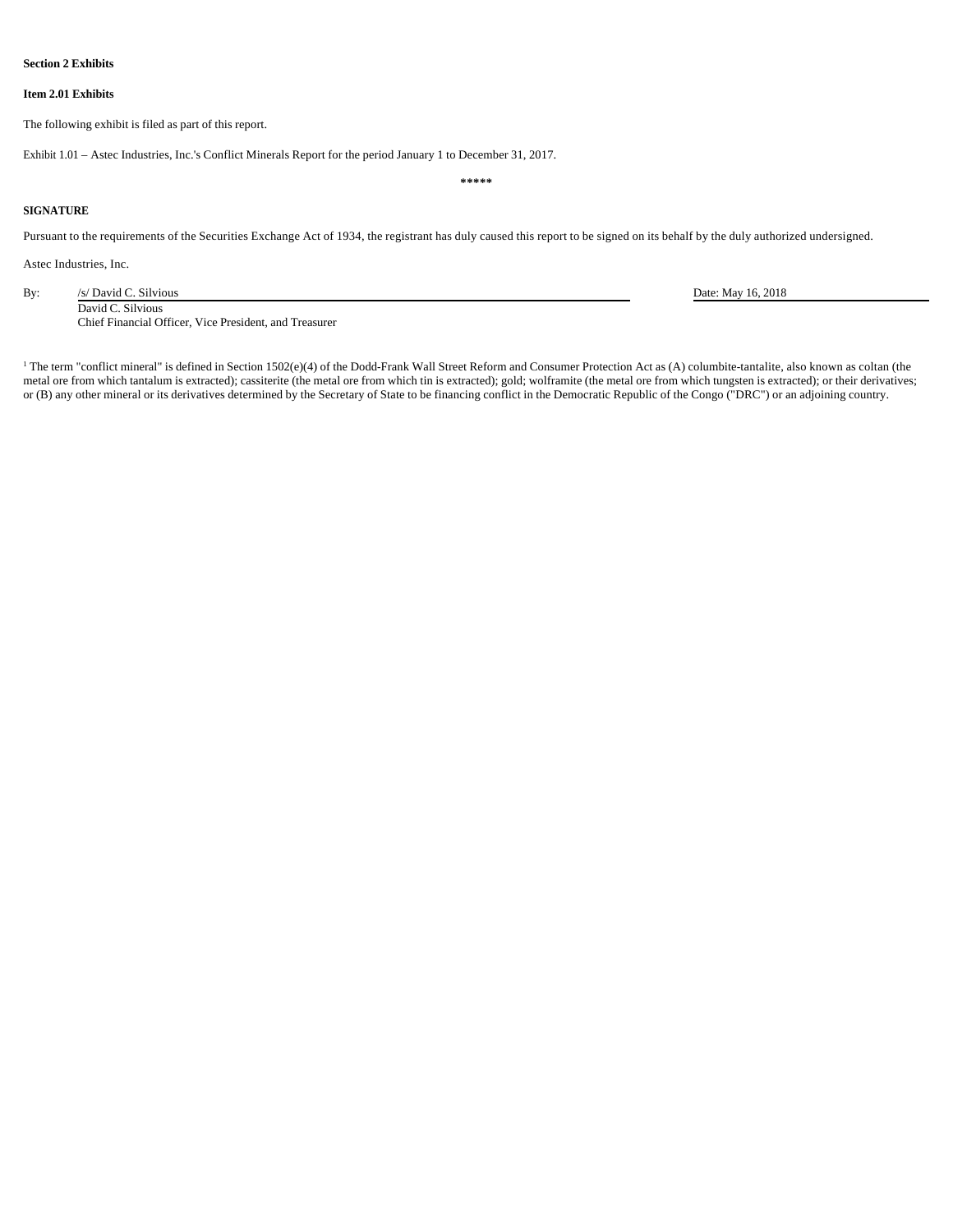#### CONFLICT MINERALS REPORT OF **ASTEC INDUSTRIES, INC.** FOR THE REPORTING PERIOD FROM JANUARY 1 TO DECEMBER 31, 2017

## **I. Introduction**

This is the Conflict Minerals<sup>1</sup> Report of Astec Industries, Inc. ("we," "our," "us," or the "Company") prepared for calendar year 2017 in accordance with Rule 13p-1 ("Rule 13p-1") under the Securities Exchange Act of 1934 (the "Act"). Numerous terms in this Report are defined in Rule 13p-1 of the Act and SEC Release No. 34-67716 (August 22, 2012) under the Act (the "Adopting Release"). The reader is referred to these sources for the definitions of defined terms contained herein.

In accordance with Rule 13p-1, we undertook efforts to determine the presence and source of the conflict minerals within our products. The Company designed its efforts in conformity with the internationally recognized due diligence framework set forth in the *Organisation for Economic Co-operation and Development ("OECD") Due Diligence Guidance for Responsible Supply Chains of Minerals from Conflict-Affected and High-Risk Are<sup>2</sup>* ("OECD Due Diligence Guidance") and related Supplements.

The statements below are based on the activities performed to date in good faith by the Company and are based on the infrastructure and information available at the time of this filing. Factors that could affect the accuracy of these statements include, but are not limited to, incomplete supplier data or available smelter data, errors or omissions by suppliers or smelters, evolving identification of smelters, incomplete information from industry or other third-party sources, continuing guidance regarding the SEC final rules, and other issues.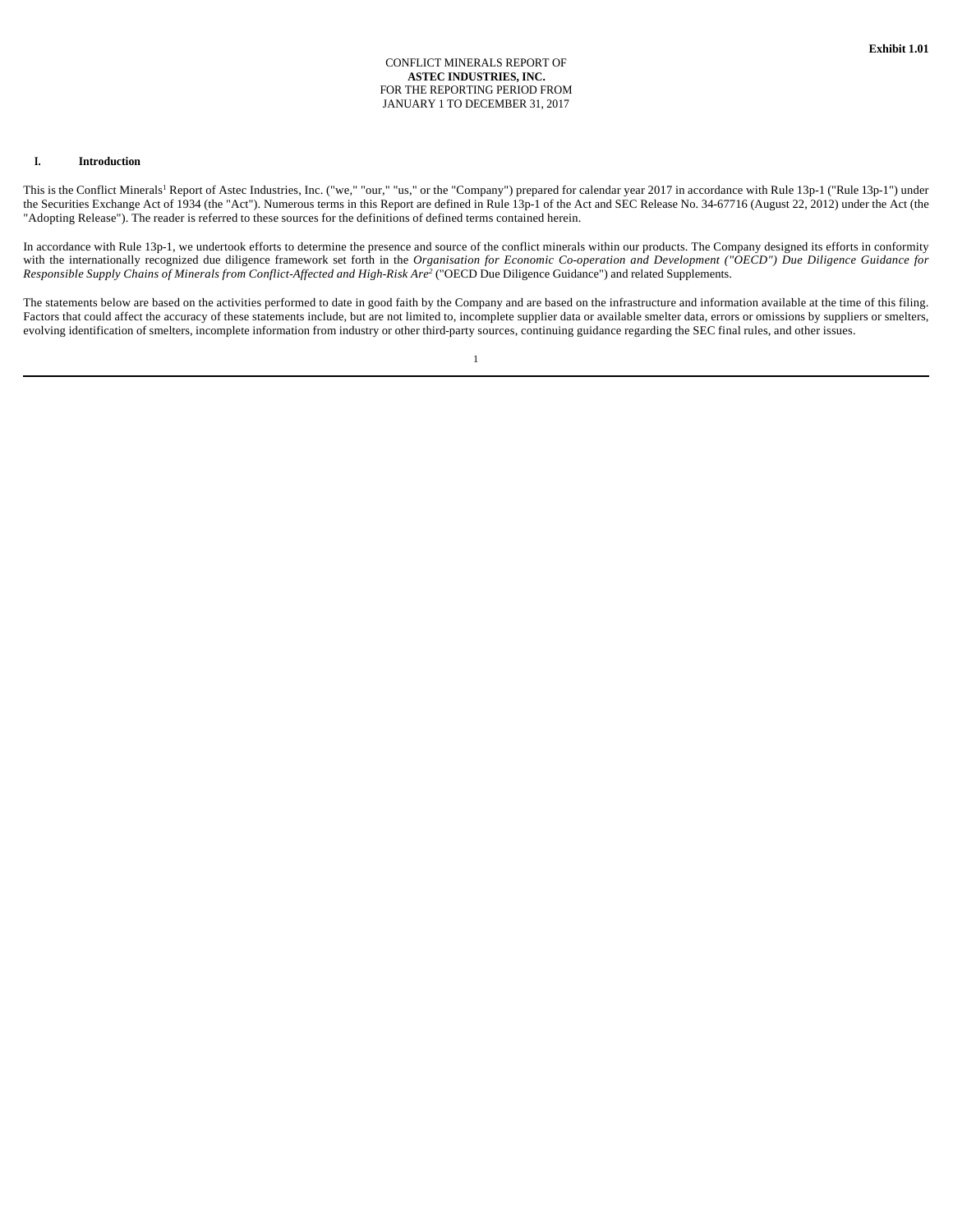## **II. Overview**

#### **Company Profile**

The Company is a Tennessee corporation which was incorporated in 1972. The Company designs, engineers, manufactures and markets equipment and components used primarily in road building and related construction activities as well as other products discussed below. The Company's products are used in each phase of road building, from quarrying and crushing the aggregate to application of the road surface. The Company also manufactures certain equipment and components unrelated to road construction, including equipment for the mining, quarrying, construction and demolition industries and port and rail yard operators; gas and oil drilling rigs; water well and geothermal drilling rigs; industrial heat transfer equipment; commercial whole-tree pulpwood chippers; horizontal grinders; blower trucks; concrete plants; wood pellet plants; commercial and industrial burners; and combustion control systems. The Company's subsidiaries hold 88 United States and 103 foreign patents and have an additional 65 United States and 76 foreign patent applications pending. The Company has been responsible for many technological and engineering innovations in the industries in which it operates. The Company's products are marketed both domestically and internationally. In addition to equipment sales, the Company manufactures and sells replacement parts for equipment in each of its product lines and replacement parts for some competitors' equipment. The distribution and sale of replacement parts is an integral part of the Company's business. We are subject to this rule as we have determined that, during 2017, conflict minerals were likely necessary to the functionality or production of products we manufactured or contracted to manufacture. The Company, as a purchaser of component parts, is many steps removed from the mining of conflict minerals. We do not purchase raw ore or unrefined conflict minerals and we conduct no purchasing activities directly in the DRC or adjoining countries.

### **Conflict Minerals Policy**

The Company developed a policy statement to support the goals expressed by Congress in enacting Section 1502 of the Dodd-Frank Wall Street Reform and Consumer Protection Act. The policy highlights the Company's commitment to complying with the reporting and due diligence obligations required by the SEC rule and the Company's expectations from its suppliers. In addition, the policy includes language encouraging suppliers to source responsibly. The policy resides on our corporate website (https://www.astecindustries.com/corporate-citizenship/conflict-minerals-policy.html).

### **Reasonable Country of Origin Inquiry Information**

We have conducted a good faith reasonable country of origin inquiry ("RCOI") to determine whether the necessary conflict minerals originated in the DRC or an adjoining country or came from recycled or scrap sources.

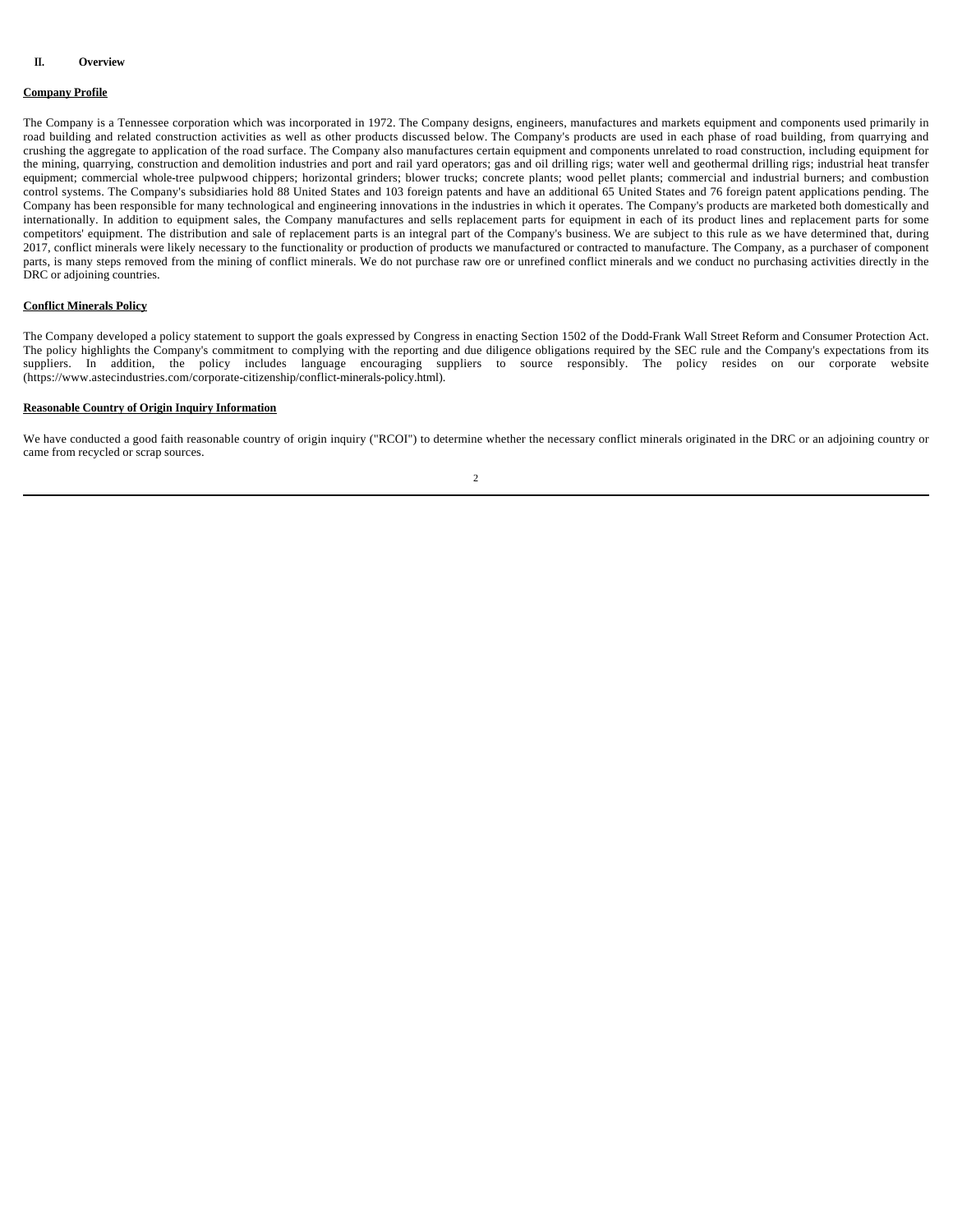The Company's RCOI process included reviewing the products manufactured or contracted to be manufactured during the Reporting Period to identify products that should be deemed in-scope as described by the Adopting Release and conducting an inquiry of our direct suppliers of the in-scope products using the Responsible Minerals Initiative's ("RMI") Conflict Minerals Reporting Template ("CMRT"). Based on the results of our RCOI which indicated sourcing from the DRC or an adjoining country, we exercised due diligence on the source and chain of custody of the conflict minerals in accordance with the OECD Due Diligence Guidance. Our due diligence efforts are discussed further in this Conflict Minerals Report.

### **Due Diligence Program Design**

The Company designed its conflict minerals program to conform, in all material respects, with the five-step framework of the OECD Due Diligence Guidance, the Supplement on Tin, Tantalum, and Tungsten, and the Supplement on Gold, specifically as they relate to our position in the minerals supply chain as a "downstream" company:

- Step 1: Establish strong company management systems
- Step 2: Identify and assess risks in the supply chain<br>Step 3: Design and implement a strategy to respond to Design and implement a strategy to respond to identified risks
- 
- Step 4: Carry out independent third-party audit of smelter/refiner's due diligence practices<br>Step 5: Report annually on supply chain due diligence. Report annually on supply chain due diligence.

# **III. Due Diligence Measures Performed by The Company**

The following describes the measures taken to reasonably determine the country of origin and to exercise due diligence in the mineral supply chain in conformance with the OECD Due Diligence Guidance.

Step 1: Establish strong company management systems

- a. Conflict minerals team The Company established a conflict minerals team that includes individuals from the relevant business units and departments, including compliance, finance, procurement, sales, and legal. The team was structured to include the involvement from those in upper management roles to ensure that critical information, including the Company's conflict minerals policy, reached relevant employees and suppliers.
- b. Conflict minerals policy The Company adopted and published a policy establishing the expectations of our suppliers. The policy resides on our corporate website.
- 3 c. Internal engagement – We developed a training program to educate employees on our conflict minerals process, the goals of our program, and our reporting obligations as a supplier and a public filer.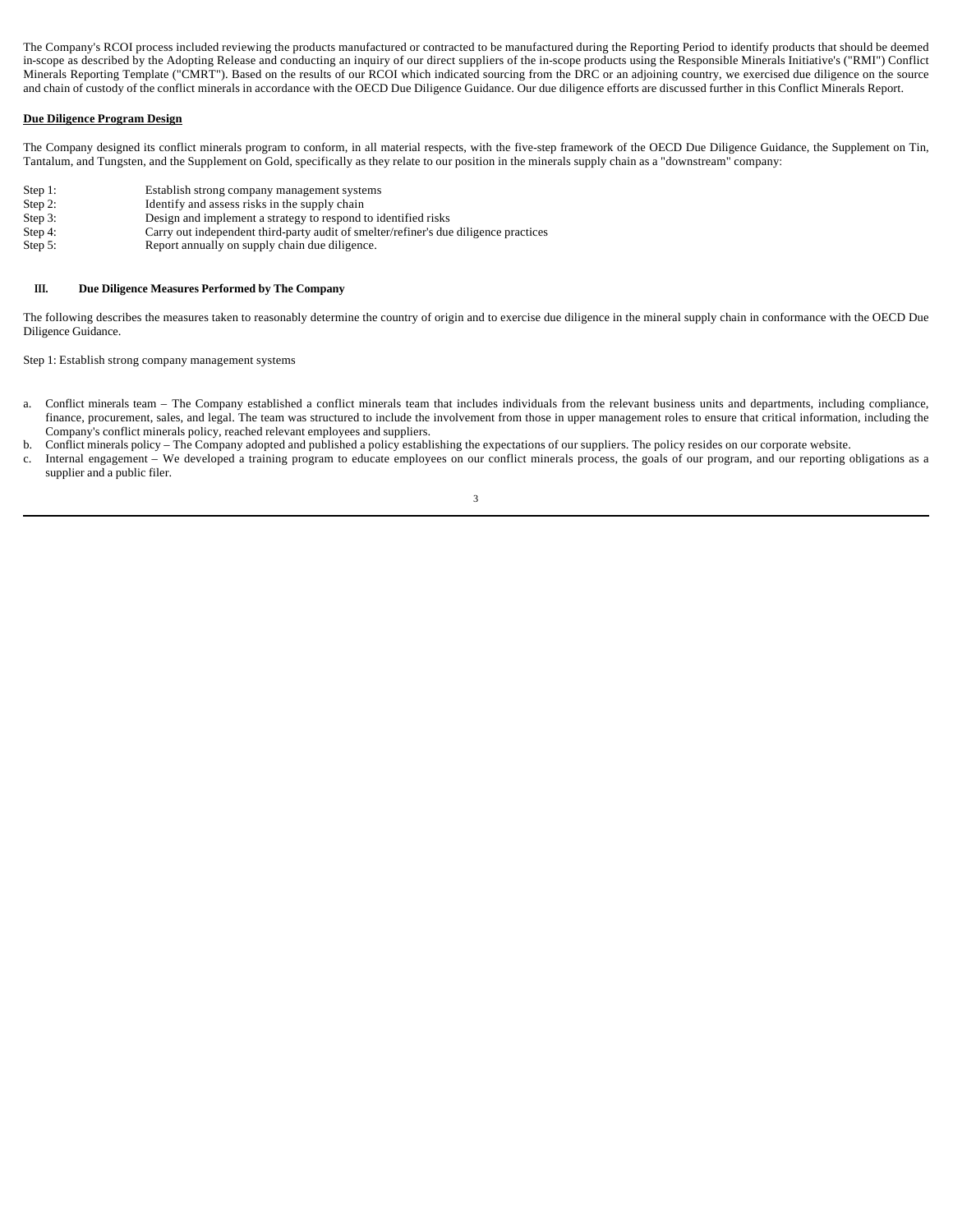- d. Supplier engagement The Company communicated its conflict minerals policy and provided educational materials to our in-scope suppliers. Suppliers were informed when the request for information was initiated on the conflict minerals disclosure requirements as well as recommendations for developing, implementing, and documenting a conflict minerals compliance program. Stakeholders can communicate directly and confidentially with our compliance officer.
- e. Company level grievance mechanism As recommended by the OECD Due Diligence Guidance, the Company has a grievance mechanism in place as a risk-awareness system for conflict minerals issues.
- f. Records management The Company will maintain records relating to our conflict minerals program in accordance with the recommended record retention guidelines of five years.

Step 2: Identify and assess risks in the supply chain

We performed the following steps as part of our risk assessment process:

- a. Identified products in scope Our conflict minerals team conducted a detailed review of the products manufactured or contracted to be manufactured during the Reporting Period to identify products that should be deemed in-scope as described by the Adopting Release.
- b. Conducted RCOI The Company utilized the industry-developed CMRT to query our suppliers for conflict minerals information. We requested this information from the Tier 1 suppliers who provide materials and components for the products deemed in-scope by our conflict minerals team. We evaluated the responses from the templates submitted by our suppliers to determine our reporting obligation based on this RCOI. See Appendix I for a list of countries of origin identified through the RCOI process.
- c. Completed additional follow-up The Company contacted direct suppliers that did not respond to our request for conflict minerals information by the requested date. We also worked to clarify and validate the accuracy of information provided by our suppliers.
- d. Identified smelters or refiners ("SORs") The Company compiled a list of SORs in our supply chain using our suppliers' responses in their CMRTs. The Company reconciled this list to the list of smelter facilities designated by the RMI's Responsible Minerals Assurance Process ("RMAP"). The RMAP completes independent, third-party audits of smelters and refiners to determine which can be validated as having systems in place that ensure the minerals are responsible sourced according to the OECD Due Diligence Guidance. We have provided that list in this report.

Step 3: Design and implement a strategy to respond to identified risks

We performed the following steps as part of our risk management plan:

Designed and implemented a plan – The Company used established risk rating criteria to evaluate suppliers based on the responses provided within their CMRT, as well as, any additional documentation furnished to support those responses and the suppliers' due diligence processes. In the coming year, the resulting risk ratings will be used to develop specific supplier outreach and training to address the identified risks and to take corrective actions with suppliers found not in compliance with the Company's conflict minerals policy.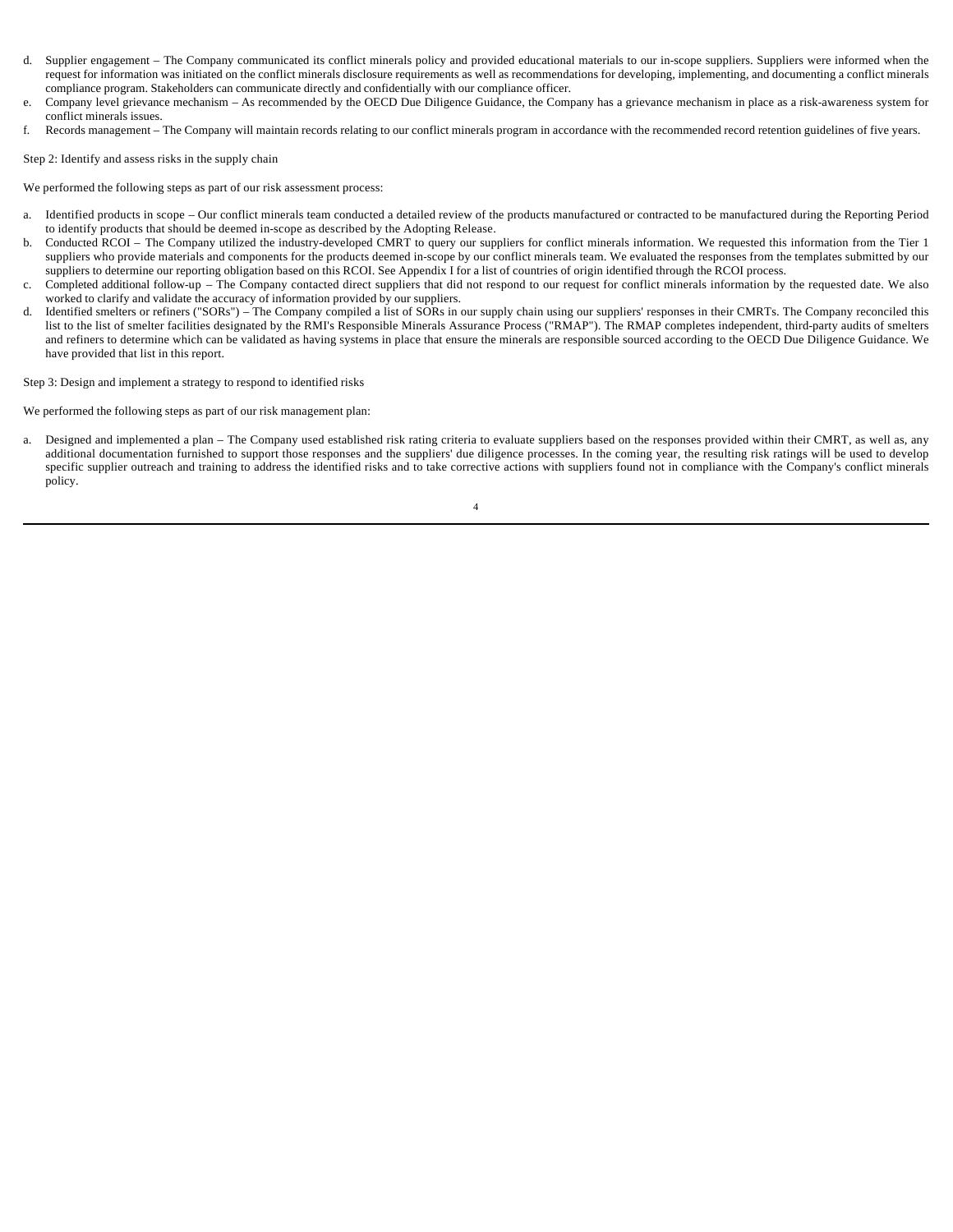b. Verified SORs – As part of the risk mitigation process, the Company reconciled the list of SORs collected from suppliers to the list of smelter facilities validated by the RMI.

Step 4: Carry out independent third-party audit of smelter/refiner's due diligence practices

The Company is using information provided by independent third party audit programs, including the RMI, London Bullion Market Association (LBMA), and Responsible Jewelry Council (RJC), to confirm the existence and verify the OECD-conformance status of SORs identified during our due diligence.

For smelters that had not been audited as conformant, the Company sent a communication to encourage participation in the RMAP.

Step 5: Report annually on supply chain due diligence

Accordingly, this Conflict Minerals Report has been filed with the SEC and is available on our website at https://www.astecindustries.com/corporate-citizenship/conflict-mineralspolicy.html.

#### **IV. Product Description; Processing Facilities**

Product Description – The Company's business units are aggregated into three reportable business segments based upon the nature of the product or services produced, the type of customer for the products, the similarity of economic characteristics, the manner in which management reviews results and the nature of the production process, among other considerations. The Company's reportable business segments are (i) Infrastructure Group, (ii) Aggregate and Mining Group and (iii) Energy Group.

**Processing Facilities** – Based on our due diligence process and the information received from our suppliers, the following facilities were identified by the Company's suppliers as the smelters and refiners of the tin, tantalum, tungsten and/or gold present in and necessary to the functionality of products manufactured by the Company in the calendar year ended December 31, 2017. The information from our suppliers is still evolving and may contain company-level declarations. As such, this smelter list is presented in good faith as the best information we have to date. This list may contain smelters that are not in our supply chain and/or there may be other smelters not yet identified in our due diligence process. We will continue to update the list as our information and the relevant third-party data from RMI, LBMA, and RJC improves.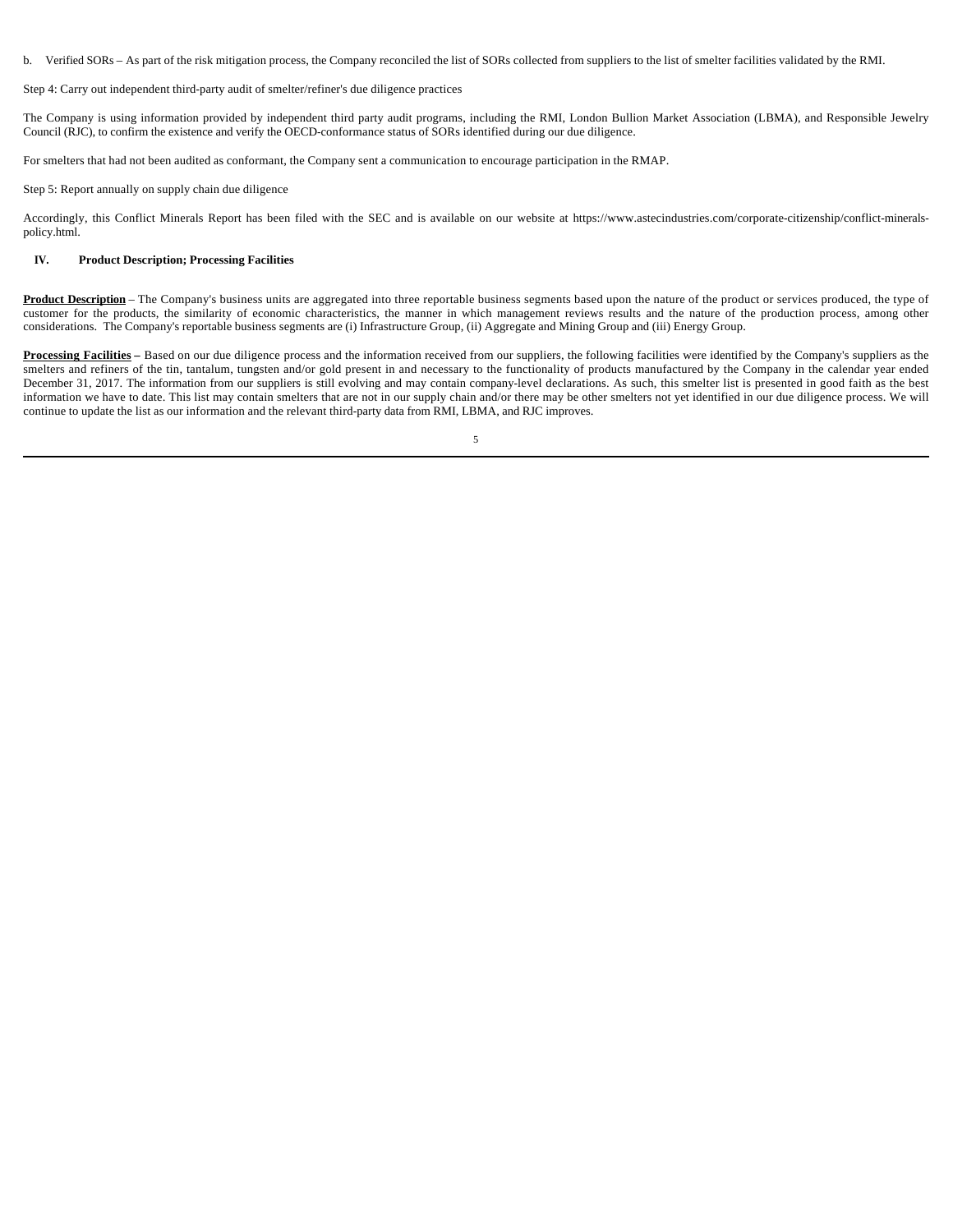| <b>Metal</b> | <b>Smelter Name</b>                                           | Country                         | <b>Smelter ID</b> |
|--------------|---------------------------------------------------------------|---------------------------------|-------------------|
| Gold         | Abington Reldan Metals, LLC                                   | UNITED STATES OF AMERICA        | CID002708         |
| Gold         | <b>Advanced Chemical Company</b>                              | UNITED STATES OF AMERICA        | CID000015         |
| Gold         | Aida Chemical Industries Co., Ltd.                            | <b>JAPAN</b>                    | CID000019         |
| Gold         | Al Etihad Gold Refinery DMCC                                  | UNITED ARAB EMIRATES            | CID002560         |
| Gold         | Allgemeine Gold-und Silberscheideanstalt A.G.                 | <b>GERMANY</b>                  | CID000035         |
| Gold         | Almalyk Mining and Metallurgical Complex (AMMC)               | <b>UZBEKISTAN</b>               | CID000041         |
| Gold         | AngloGold Ashanti Corrego do Sitio Mineracao                  | <b>BRAZIL</b>                   | CID000058         |
| Gold         | Argor-Heraeus S.A.                                            | <b>SWITZERLAND</b>              | CID000077         |
| Gold         | Asahi Pretec Corp.                                            | <b>JAPAN</b>                    | CID000082         |
| Gold         | Asahi Refining Canada Ltd.                                    | <b>CANADA</b>                   | CID000924         |
| Gold         | Asahi Refining USA Inc.                                       | UNITED STATES OF AMERICA        | CID000920         |
| Gold         | Asaka Riken Co., Ltd.                                         | <b>JAPAN</b>                    | CID000090         |
| Gold         | Atasay Kuyumculuk Sanayi Ve Ticaret A.S.                      | TURKEY                          | CID000103         |
| Gold         | <b>AU Traders and Refiners</b>                                | <b>SOUTH AFRICA</b>             | CID002850         |
| Gold         | Aurubis AG                                                    | <b>GERMANY</b>                  | CID000113         |
| Gold         | <b>Bangalore Refinery</b>                                     | <b>INDIA</b>                    | CID002863         |
| Gold         | Bangko Sentral ng Pilipinas (Central Bank of the Philippines) | <b>PHILIPPINES</b>              | CID000128         |
| Gold         | <b>Boliden AB</b>                                             | <b>SWEDEN</b>                   | CID000157         |
| Gold         | C. Hafner GmbH + Co. KG                                       | <b>GERMANY</b>                  | CID000176         |
| Gold         | Caridad                                                       | MEXICO                          | CID000180         |
| Gold         | <b>CCR Refinery - Glencore Canada Corporation</b>             | <b>CANADA</b>                   | CID000185         |
| Gold         | Cendres + Metaux S.A.                                         | <b>SWITZERLAND</b>              | CID000189         |
| Gold         | Chimet S.p.A.                                                 | <b>ITALY</b>                    | CID000233         |
| Gold         | Chugai Mining                                                 | <b>JAPAN</b>                    | CID000264         |
| Gold         | Daejin Indus Co., Ltd.                                        | KOREA, REPUBLIC OF              | CID000328         |
| Gold         | Daye Non-Ferrous Metals Mining Ltd.                           | <b>CHINA</b>                    | CID000343         |
| Gold         | Degussa Sonne / Mond Goldhandel GmbH                          | <b>GERMANY</b>                  | CID002867         |
| Gold         | DODUCO Contacts and Refining GmbH                             | <b>GERMANY</b>                  | CID000362         |
| Gold         | Dowa                                                          | <b>JAPAN</b>                    | CID000401         |
| Gold         | DSC (Do Sung Corporation)                                     | KOREA, REPUBLIC OF              | CID000359         |
| Gold         | Eco-System Recycling Co., Ltd.                                | <b>JAPAN</b>                    | CID000425         |
| Gold         | Elemetal Refining, LLC                                        | UNITED STATES OF AMERICA        | CID001322         |
| Gold         | <b>Emirates Gold DMCC</b>                                     | UNITED ARAB EMIRATES            | CID002561         |
| Gold         | GCC Gujrat Gold Centre Pvt. Ltd.                              | <b>INDIA</b>                    | CID002852         |
| Gold         | <b>Geib Refining Corporation</b>                              | <b>UNITED STATES OF AMERICA</b> | CID002459         |
| Gold         | Gold Refinery of Zijin Mining Group Co., Ltd.                 | <b>CHINA</b>                    | CID002243         |
| Gold         | Great Wall Precious Metals Co., Ltd. of CBPM                  | <b>CHINA</b>                    | CID001909         |
| Gold         | <b>Guangdong Jinding Gold Limited</b>                         | <b>CHINA</b>                    | CID002312         |
| Gold         | Hangzhou Fuchunjiang Smelting Co., Ltd.                       | <b>CHINA</b>                    | CID000671         |
| Gold         | HeeSung Metal Ltd.                                            | KOREA. REPUBLIC OF              | CID000689         |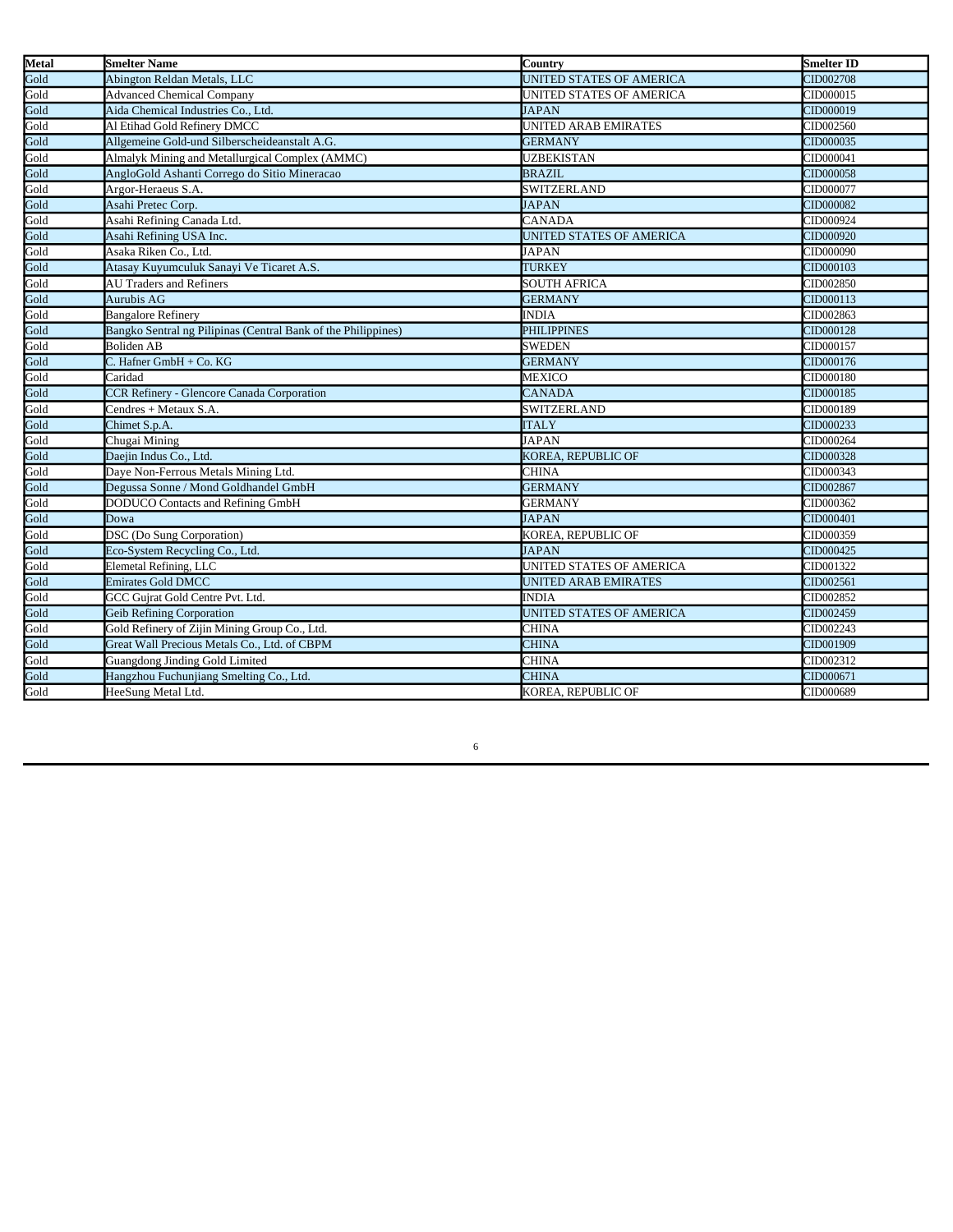| Gold | Heimerle + Meule GmbH                                           | <b>GERMANY</b>                  | CID000694 |
|------|-----------------------------------------------------------------|---------------------------------|-----------|
| Gold | Heraeus Metals Hong Kong Ltd.                                   | <b>CHINA</b>                    | CID000707 |
| Gold | Heraeus Precious Metals GmbH & Co. KG                           | <b>GERMANY</b>                  | CID000711 |
| Gold | Hunan Chenzhou Mining Co., Ltd.                                 | <b>CHINA</b>                    | CID000767 |
| Gold | HwaSeong CJ CO., LTD.                                           | <b>KOREA, REPUBLIC OF</b>       | CID000778 |
| Gold | Inner Mongolia Qiankun Gold and Silver Refinery Share Co., Ltd. | <b>CHINA</b>                    | CID000801 |
| Gold | Ishifuku Metal Industry Co., Ltd.                               | <b>JAPAN</b>                    | CID000807 |
| Gold | Istanbul Gold Refinery                                          | TURKEY                          | CID000814 |
| Gold | Italpreziosi                                                    | <b>ITALY</b>                    | CID002765 |
| Gold | Japan Mint                                                      | <b>JAPAN</b>                    | CID000823 |
| Gold | Jiangxi Copper Co., Ltd.                                        | <b>CHINA</b>                    | CID000855 |
| Gold | <b>JSC Ekaterinburg Non-Ferrous Metal Processing Plant</b>      | <b>RUSSIAN FEDERATION</b>       | CID000927 |
| Gold | <b>JSC</b> Uralelectromed                                       | <b>RUSSIAN FEDERATION</b>       | CID000929 |
| Gold | JX Nippon Mining & Metals Co., Ltd.                             | <b>JAPAN</b>                    | CID000937 |
| Gold | Kaloti Precious Metals                                          | UNITED ARAB EMIRATES            | CID002563 |
| Gold | Kazakhmys Smelting LLC                                          | <b>KAZAKHSTAN</b>               | CID000956 |
| Gold | Kazzinc                                                         | <b>KAZAKHSTAN</b>               | CID000957 |
| Gold | Kennecott Utah Copper LLC                                       | UNITED STATES OF AMERICA        | CID000969 |
| Gold | KGHM Polska Miedz Spolka Akcyjna                                | <b>POLAND</b>                   | CID002511 |
| Gold | Kojima Chemicals Co., Ltd.                                      | <b>JAPAN</b>                    | CID000981 |
| Gold | Korea Zinc Co., Ltd.                                            | <b>KOREA, REPUBLIC OF</b>       | CID002605 |
| Gold | Kyrgyzaltyn JSC                                                 | <b>KYRGYZSTAN</b>               | CID001029 |
| Gold | Kyshtym Copper-Electrolytic Plant ZAO                           | <b>RUSSIAN FEDERATION</b>       | CID002865 |
| Gold | L'azurde Company For Jewelry                                    | <b>SAUDI ARABIA</b>             | CID001032 |
| Gold | Lingbao Gold Co., Ltd.                                          | <b>CHINA</b>                    | CID001056 |
| Gold | Lingbao Jinyuan Tonghui Refinery Co., Ltd.                      | <b>CHINA</b>                    | CID001058 |
| Gold | <b>Corfebre S.A.</b>                                            | <b>ANDORRA</b>                  | CID002762 |
| Gold | S-NIKKO Copper Inc.                                             | KOREA, REPUBLIC OF              | CID001078 |
| Gold | Luoyang Zijin Yinhui Gold Refinery Co., Ltd.                    | <b>CHINA</b>                    | CID001093 |
| Gold | Marsam Metals                                                   | <b>BRAZIL</b>                   | CID002606 |
| Gold | Materion                                                        | UNITED STATES OF AMERICA        | CID001113 |
| Gold | Matsuda Sangyo Co., Ltd.                                        | <b>JAPAN</b>                    | CID001119 |
| Gold | Metalor Technologies (Hong Kong) Ltd.                           | <b>CHINA</b>                    | CID001149 |
| Gold | Metalor Technologies (Singapore) Pte., Ltd.                     | <b>SINGAPORE</b>                | CID001152 |
| Gold | Metalor Technologies (Suzhou) Ltd.                              | <b>CHINA</b>                    | CID001147 |
| Gold | Metalor Technologies S.A.                                       | SWITZERLAND                     | CID001153 |
| Gold | <b>Metalor USA Refining Corporation</b>                         | <b>UNITED STATES OF AMERICA</b> | CID001157 |
| Gold | Metalurgica Met-Mex Penoles S.A. De C.V.                        | <b>MEXICO</b>                   | CID001161 |
| Gold | Mitsubishi Materials Corporation                                | <b>JAPAN</b>                    | CID001188 |
| Gold | Mitsui Mining and Smelting Co., Ltd.                            | <b>JAPAN</b>                    | CID001193 |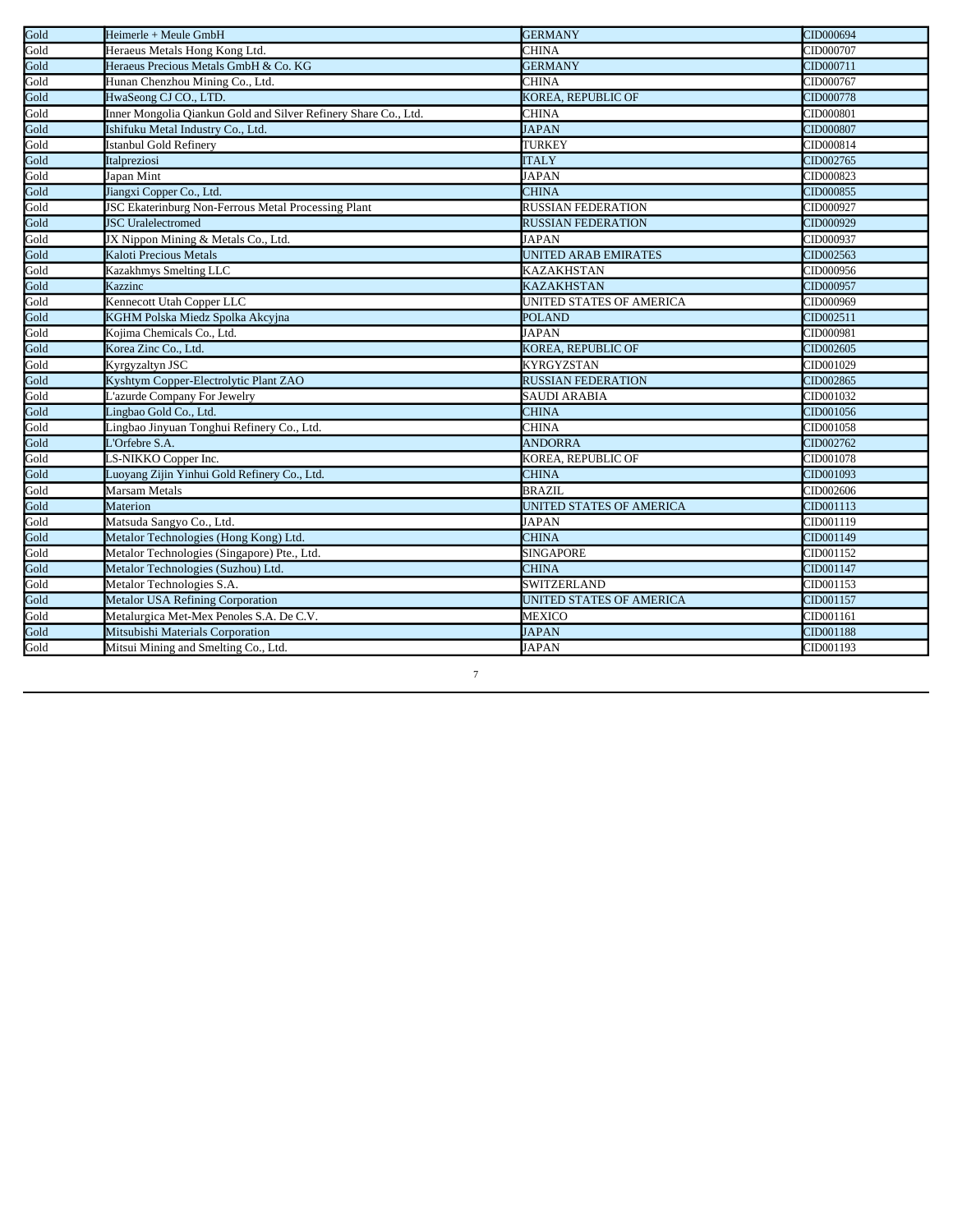| Gold | MMTC-PAMP India Pvt., Ltd.                                                  | <b>INDIA</b>              | CID002509 |
|------|-----------------------------------------------------------------------------|---------------------------|-----------|
| Gold | Modeltech Sdn Bhd                                                           | <b>MALAYSIA</b>           | CID002857 |
| Gold | Morris and Watson                                                           | <b>NEW ZEALAND</b>        | CID002282 |
| Gold | Morris and Watson Gold Coast                                                | <b>AUSTRALIA</b>          | CID002866 |
| Gold | Moscow Special Alloys Processing Plant                                      | <b>RUSSIAN FEDERATION</b> | CID001204 |
| Gold | Nadir Metal Rafineri San. Ve Tic. A.S.                                      | <b>TURKEY</b>             | CID001220 |
| Gold | Navoi Mining and Metallurgical Combinat                                     | <b>UZBEKISTAN</b>         | CID001236 |
| Gold | Nihon Material Co., Ltd.                                                    | <b>JAPAN</b>              | CID001259 |
| Gold | Ogussa Osterreichische Gold- und Silber-Scheideanstalt GmbH                 | <b>AUSTRIA</b>            | CID002779 |
| Gold | Ohura Precious Metal Industry Co., Ltd.                                     | <b>JAPAN</b>              | CID001325 |
| Gold | OJSC "The Gulidov Krasnoyarsk Non-Ferrous Metals Plant" (OJSC Krastsvetmet) | <b>RUSSIAN FEDERATION</b> | CID001326 |
| Gold | <b>OJSC</b> Novosibirsk Refinery                                            | <b>RUSSIAN FEDERATION</b> | CID000493 |
| Gold | PAMP <sub>S.A.</sub>                                                        | <b>SWITZERLAND</b>        | CID001352 |
| Gold | Pease & Curren                                                              | UNITED STATES OF AMERICA  | CID002872 |
| Gold | Penglai Penggang Gold Industry Co., Ltd.                                    | <b>CHINA</b>              | CID001362 |
| Gold | Planta Recuperadora de Metales SpA                                          | <b>CHILE</b>              | CID002919 |
| Gold | Prioksky Plant of Non-Ferrous Metals                                        | <b>RUSSIAN FEDERATION</b> | CID001386 |
| Gold | PT Aneka Tambang (Persero) Tbk                                              | <b>INDONESIA</b>          | CID001397 |
| Gold | PX Precinox S.A.                                                            | <b>SWITZERLAND</b>        | CID001498 |
| Gold | Rand Refinery (Pty) Ltd.                                                    | <b>SOUTH AFRICA</b>       | CID001512 |
| Gold | Refinery of Seemine Gold Co., Ltd.                                          | <b>CHINA</b>              | CID000522 |
| Gold | Remondis Argentia B.V.                                                      | <b>NETHERLANDS</b>        | CID002582 |
| Gold | <b>Republic Metals Corporation</b>                                          | UNITED STATES OF AMERICA  | CID002510 |
| Gold | Royal Canadian Mint                                                         | <b>CANADA</b>             | CID001534 |
| Gold | <b>SAAMP</b>                                                                | <b>FRANCE</b>             | CID002761 |
| Gold | Sabin Metal Corp.                                                           | UNITED STATES OF AMERICA  | CID001546 |
| Gold | Safimet S.p.A                                                               | <b>ITALY</b>              | CID002973 |
| Gold | SAFINA A.S.                                                                 | <b>CZECH REPUBLIC</b>     | CID002290 |
| Gold | Sai Refinery                                                                | <b>INDIA</b>              | CID002853 |
| Gold | <b>Samduck Precious Metals</b>                                              | KOREA, REPUBLIC OF        | CID001555 |
| Gold | Samwon Metals Corp.                                                         | KOREA, REPUBLIC OF        | CID001562 |
| Gold | <b>SAXONIA Edelmetalle GmbH</b>                                             | <b>GERMANY</b>            | CID002777 |
| Gold | SEMPSA Joveria Plateria S.A.                                                | <b>SPAIN</b>              | CID001585 |
| Gold | Shandong Tiancheng Biological Gold Industrial Co., Ltd.                     | <b>CHINA</b>              | CID001619 |
| Gold | Shandong Zhaojin Gold & Silver Refinery Co., Ltd.                           | <b>CHINA</b>              | CID001622 |
| Gold | Sichuan Tianze Precious Metals Co., Ltd.                                    | <b>CHINA</b>              | CID001736 |
| Gold | Singway Technology Co., Ltd.                                                | TAIWAN, PROVINCE OF CHINA | CID002516 |
| Gold | <b>SOE Shyolkovsky Factory of Secondary Precious Metals</b>                 | <b>RUSSIAN FEDERATION</b> | CID001756 |
| Gold | Solar Applied Materials Technology Corp.                                    | TAIWAN, PROVINCE OF CHINA | CID001761 |
| Gold | State Research Institute Center for Physical Sciences and Technology        | <b>LITHUANIA</b>          | CID003153 |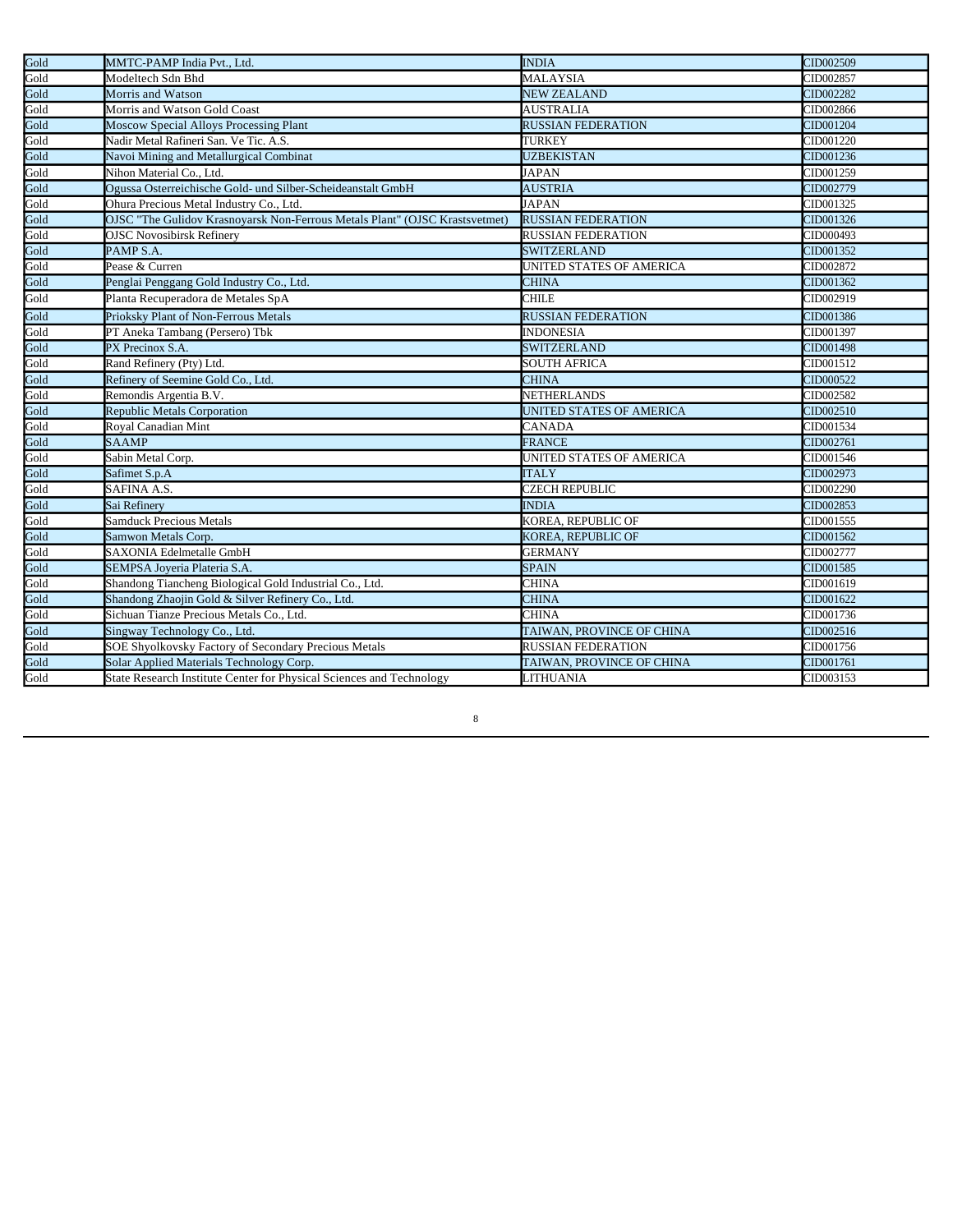| Gold     | Sumitomo Metal Mining Co., Ltd.                     | <b>JAPAN</b>             | CID001798 |
|----------|-----------------------------------------------------|--------------------------|-----------|
| Gold     | SungEel HiMetal Co., Ltd.                           | KOREA, REPUBLIC OF       | CID002918 |
| Gold     | T.C.A S.p.A                                         | <b>ITALY</b>             | CID002580 |
| Gold     | Tanaka Kikinzoku Kogyo K.K.                         | <b>JAPAN</b>             | CID001875 |
| Gold     | The Refinery of Shandong Gold Mining Co., Ltd.      | <b>CHINA</b>             | CID001916 |
| Gold     | Tokuriki Honten Co., Ltd.                           | <b>JAPAN</b>             | CID001938 |
| Gold     | Tongling Nonferrous Metals Group Co., Ltd.          | <b>CHINA</b>             | CID001947 |
| Gold     | TOO Tau-Ken-Altyn                                   | <b>KAZAKHSTAN</b>        | CID002615 |
| Gold     | Torecom                                             | KOREA, REPUBLIC OF       | CID001955 |
| Gold     | Umicore Brasil Ltda.                                | <b>BRAZIL</b>            | CID001977 |
| Gold     | <b>Umicore Precious Metals Thailand</b>             | <b>THAILAND</b>          | CID002314 |
| Gold     | Umicore S.A. Business Unit Precious Metals Refining | <b>BELGIUM</b>           | CID001980 |
| Gold     | United Precious Metal Refining, Inc.                | UNITED STATES OF AMERICA | CID001993 |
| Gold     | Universal Precious Metals Refining Zambia           | ZAMBIA                   | CID002854 |
| Gold     | Valcambi S.A.                                       | <b>SWITZERLAND</b>       | CID002003 |
| Gold     | Western Australian Mint (T/a The Perth Mint)        | <b>AUSTRALIA</b>         | CID002030 |
| Gold     | <b>WIELAND Edelmetalle GmbH</b>                     | <b>GERMANY</b>           | CID002778 |
| Gold     | Yamakin Co., Ltd.                                   | <b>JAPAN</b>             | CID002100 |
| Gold     | Yokohama Metal Co., Ltd.                            | <b>JAPAN</b>             | CID002129 |
| Gold     | Yunnan Copper Industry Co., Ltd.                    | <b>CHINA</b>             | CID000197 |
| Gold     | Zhongyuan Gold Smelter of Zhongjin Gold Corporation | <b>CHINA</b>             | CID002224 |
| Tantalum | Asaka Riken Co., Ltd.                               | <b>JAPAN</b>             | CID000092 |
| Tantalum | Changsha South Tantalum Niobium Co., Ltd.           | <b>CHINA</b>             | CID000211 |
| Tantalum | D Block Metals, LLC                                 | UNITED STATES OF AMERICA | CID002504 |
| Tantalum | Exotech Inc.                                        | UNITED STATES OF AMERICA | CID000456 |
| Tantalum | F&X Electro-Materials Ltd.                          | <b>CHINA</b>             | CID000460 |
| Tantalum | FIR Metals & Resource Ltd.                          | <b>CHINA</b>             | CID002505 |
| Tantalum | Global Advanced Metals Aizu                         | <b>JAPAN</b>             | CID002558 |
| Tantalum | Global Advanced Metals Boyertown                    | UNITED STATES OF AMERICA | CID002557 |
| Tantalum | Guangdong Rising Rare Metals-EO Materials Ltd.      | <b>CHINA</b>             | CID000291 |
| Tantalum | Guangdong Zhiyuan New Material Co., Ltd.            | <b>CHINA</b>             | CID000616 |
| Tantalum | H.C. Starck Co., Ltd.                               | <b>THAILAND</b>          | CID002544 |
| Tantalum | H.C. Starck Hermsdorf GmbH                          | <b>GERMANY</b>           | CID002547 |
| Tantalum | H.C. Starck Inc.                                    | UNITED STATES OF AMERICA | CID002548 |
| Tantalum | H.C. Starck Ltd.                                    | <b>JAPAN</b>             | CID002549 |
| Tantalum | H.C. Starck Smelting GmbH & Co. KG                  | <b>GERMANY</b>           | CID002550 |
| Tantalum | H.C. Starck Tantalum and Niobium GmbH               | <b>GERMANY</b>           | CID002545 |
| Tantalum | Hengyang King Xing Lifeng New Materials Co., Ltd.   | <b>CHINA</b>             | CID002492 |
| Tantalum | Jiangxi Dinghai Tantalum & Niobium Co., Ltd.        | <b>CHINA</b>             | CID002512 |
| Tantalum | Jiangxi Tuohong New Raw Material                    | <b>CHINA</b>             | CID002842 |
|          |                                                     |                          |           |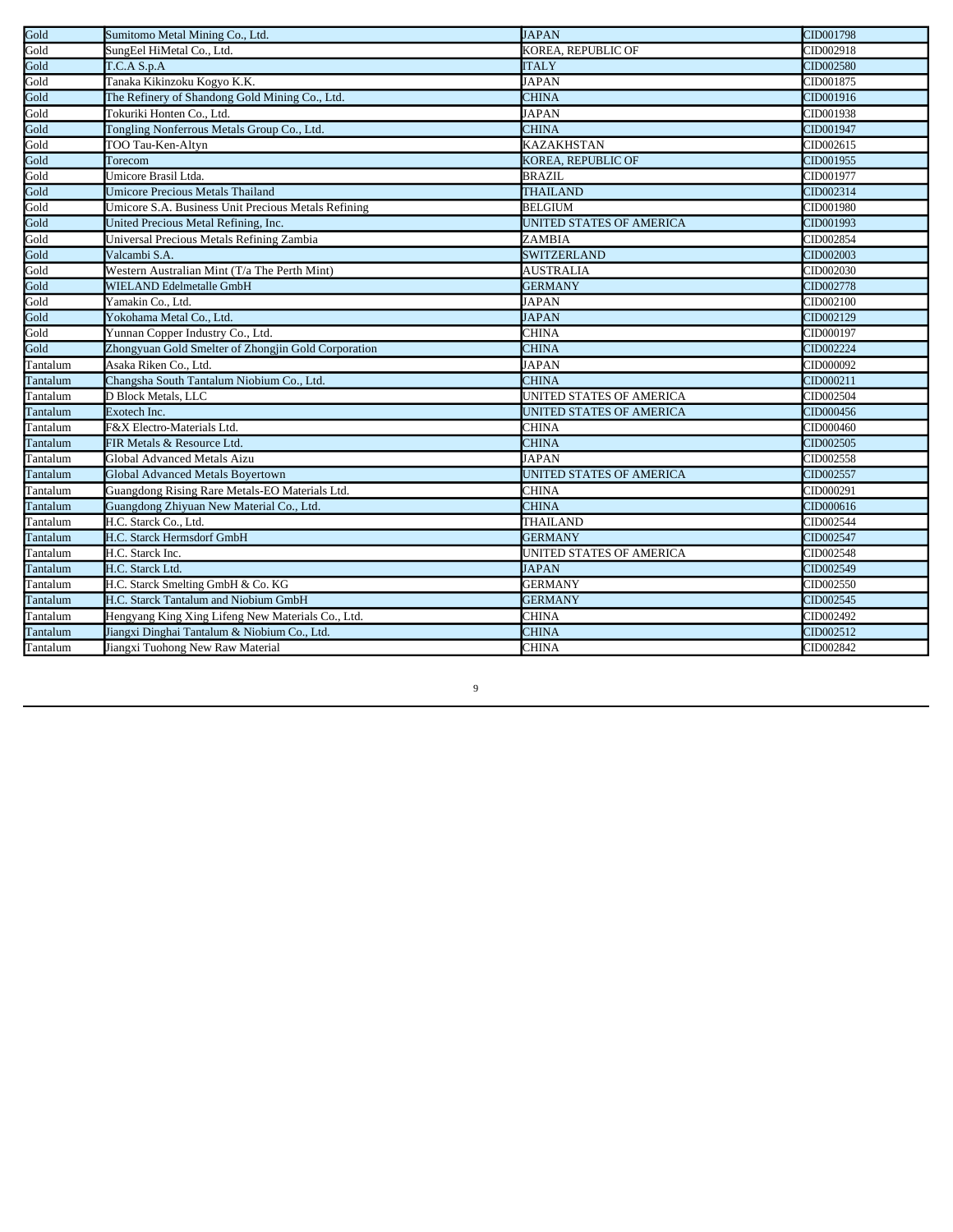| Tantalum<br>CID000914<br>JiuJiang JinXin Nonferrous Metals Co., Ltd.<br>CHINA<br>Tantalum<br>Jiujiang Tanbre Co., Ltd.<br><b>CHINA</b><br>CID000917<br>Jiujiang Zhongao Tantalum & Niobium Co., Ltd.<br>CHINA<br>CID002506<br><b>KEMET Blue Metals</b><br><b>MEXICO</b><br>CID002539<br>Tantalum<br><b>KEMET Blue Powder</b><br>UNITED STATES OF AMERICA<br>CID002568<br><b>LSM Brasil S.A.</b><br><b>BRAZIL</b><br>CID001076<br><b>INDIA</b><br>CID001163<br>Metallurgical Products India Pvt., Ltd. |  |
|-------------------------------------------------------------------------------------------------------------------------------------------------------------------------------------------------------------------------------------------------------------------------------------------------------------------------------------------------------------------------------------------------------------------------------------------------------------------------------------------------------|--|
| Tantalum<br>Tantalum<br>Tantalum<br>Tantalum                                                                                                                                                                                                                                                                                                                                                                                                                                                          |  |
|                                                                                                                                                                                                                                                                                                                                                                                                                                                                                                       |  |
|                                                                                                                                                                                                                                                                                                                                                                                                                                                                                                       |  |
|                                                                                                                                                                                                                                                                                                                                                                                                                                                                                                       |  |
|                                                                                                                                                                                                                                                                                                                                                                                                                                                                                                       |  |
|                                                                                                                                                                                                                                                                                                                                                                                                                                                                                                       |  |
|                                                                                                                                                                                                                                                                                                                                                                                                                                                                                                       |  |
| Tantalum<br>Mineracao Taboca S.A.<br><b>BRAZIL</b><br>CID001175                                                                                                                                                                                                                                                                                                                                                                                                                                       |  |
| Mitsui Mining and Smelting Co., Ltd.<br><b>JAPAN</b><br>CID001192<br>Tantalum                                                                                                                                                                                                                                                                                                                                                                                                                         |  |
| Tantalum<br><b>CHINA</b><br>CID001277<br>Ningxia Orient Tantalum Industry Co., Ltd.                                                                                                                                                                                                                                                                                                                                                                                                                   |  |
| Tantalum<br><b>NPM Silmet AS</b><br><b>ESTONIA</b><br>CID001200                                                                                                                                                                                                                                                                                                                                                                                                                                       |  |
| Tantalum<br>Power Resources Ltd.<br>MACEDONIA, THE FORMER YUGOSLAV REPUBLIC<br>CID002847<br>ОF                                                                                                                                                                                                                                                                                                                                                                                                        |  |
| Tantalum<br><b>QuantumClean</b><br>UNITED STATES OF AMERICA<br>CID001508                                                                                                                                                                                                                                                                                                                                                                                                                              |  |
| Tantalum<br>Resind Industria e Comercio Ltda.<br><b>BRAZIL</b><br>CID002707                                                                                                                                                                                                                                                                                                                                                                                                                           |  |
| Tantalum<br>RFH Tantalum Smeltery Co., Ltd./Yanling Jincheng Tantalum & Niobium Co., Ltd.<br><b>CHINA</b><br>CID001522                                                                                                                                                                                                                                                                                                                                                                                |  |
| Solikamsk Magnesium Works OAO<br><b>RUSSIAN FEDERATION</b><br>CID001769<br>Tantalum                                                                                                                                                                                                                                                                                                                                                                                                                   |  |
| Tantalum<br><b>JAPAN</b><br>Taki Chemical Co., Ltd.<br>CID001869                                                                                                                                                                                                                                                                                                                                                                                                                                      |  |
| Tantalum<br><b>UNITED STATES OF AMERICA</b><br><b>Telex Metals</b><br>CID001891                                                                                                                                                                                                                                                                                                                                                                                                                       |  |
| Tantalum<br><b>Ulba Metallurgical Plant JSC</b><br>CID001969<br><b>KAZAKHSTAN</b>                                                                                                                                                                                                                                                                                                                                                                                                                     |  |
| Tantalum<br>XinXing HaoRong Electronic Material Co., Ltd.<br><b>CHINA</b><br>CID002508                                                                                                                                                                                                                                                                                                                                                                                                                |  |
| Tin<br>Alpha<br>UNITED STATES OF AMERICA<br>CID000292                                                                                                                                                                                                                                                                                                                                                                                                                                                 |  |
| Tin<br>An Vinh Joint Stock Mineral Processing Company<br>CID002703<br><b>VIET NAM</b>                                                                                                                                                                                                                                                                                                                                                                                                                 |  |
| Tin<br>Chenzhou Yunxiang Mining and Metallurgy Co., Ltd.<br><b>CHINA</b><br>CID000228                                                                                                                                                                                                                                                                                                                                                                                                                 |  |
| Tin<br><b>CHINA</b><br>CID003190<br>Chifeng Dajingzi Tin Industry Co., Ltd.                                                                                                                                                                                                                                                                                                                                                                                                                           |  |
| Tin<br><b>CHINA</b><br>China Tin Group Co., Ltd.<br>CID001070                                                                                                                                                                                                                                                                                                                                                                                                                                         |  |
| Tin<br><b>CHINA</b><br>CNMC (Guangxi) PGMA Co., Ltd.<br>CID000278                                                                                                                                                                                                                                                                                                                                                                                                                                     |  |
| Tin<br>CV Ayi Jaya<br>CID002570<br><b>INDONESIA</b>                                                                                                                                                                                                                                                                                                                                                                                                                                                   |  |
| Tin<br>CV Dua Sekawan<br><b>INDONESIA</b><br>CID002592                                                                                                                                                                                                                                                                                                                                                                                                                                                |  |
| Tin<br>CV Gita Pesona<br><b>INDONESIA</b><br>CID000306                                                                                                                                                                                                                                                                                                                                                                                                                                                |  |
| Tin<br><b>CV United Smelting</b><br><b>INDONESIA</b><br>CID000315                                                                                                                                                                                                                                                                                                                                                                                                                                     |  |
| Tin<br>CV Venus Inti Perkasa<br><b>INDONESIA</b><br>CID002455                                                                                                                                                                                                                                                                                                                                                                                                                                         |  |
| Tin<br>CID000402<br><b>JAPAN</b><br>Dowa                                                                                                                                                                                                                                                                                                                                                                                                                                                              |  |
| Tin<br>Electro-Mechanical Facility of the Cao Bang Minerals & Metallurgy Joint Stock<br><b>VIET NAM</b><br>CID002572<br>Company                                                                                                                                                                                                                                                                                                                                                                       |  |
| Tin<br><b>EM Vinto</b><br>CID000438<br><b>BOLIVIA (PLURINATIONAL STATE OF)</b>                                                                                                                                                                                                                                                                                                                                                                                                                        |  |
| Tin<br><b>BRAZIL</b><br>CID000448<br>Estanho de Rondonia S.A                                                                                                                                                                                                                                                                                                                                                                                                                                          |  |
| Tin<br>CID000468<br><b>Fenix Metals</b><br><b>POLAND</b>                                                                                                                                                                                                                                                                                                                                                                                                                                              |  |
| Tin<br>Gejiu Fengming Metallurgy Chemical Plant<br><b>CHINA</b><br>CID002848                                                                                                                                                                                                                                                                                                                                                                                                                          |  |
| Tin<br>Gejiu Jinye Mineral Company<br><b>CHINA</b><br>CID002859                                                                                                                                                                                                                                                                                                                                                                                                                                       |  |
| Tin<br><b>CHINA</b><br>Gejiu Kai Meng Industry and Trade LLC<br>CID000942                                                                                                                                                                                                                                                                                                                                                                                                                             |  |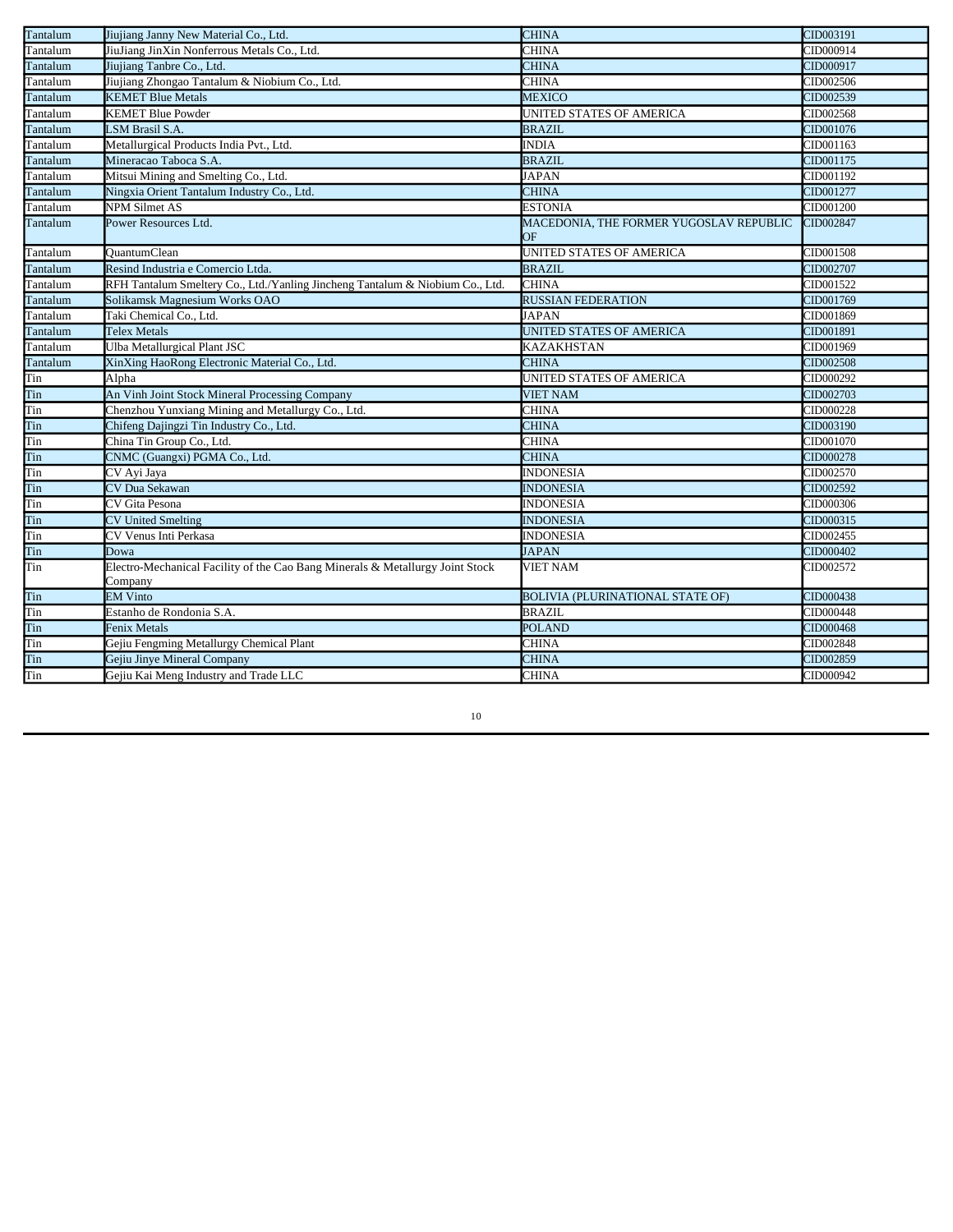| Tin | Gejiu Non-Ferrous Metal Processing Co., Ltd.     | <b>CHINA</b>                            | CID000538 |
|-----|--------------------------------------------------|-----------------------------------------|-----------|
| Tin | Gejiu Yunxin Nonferrous Electrolysis Co., Ltd.   | <b>CHINA</b>                            | CID001908 |
| Tin | Gejiu Zili Mining And Metallurgy Co., Ltd.       | <b>CHINA</b>                            | CID000555 |
| Tin | Guangdong Hanhe Non-Ferrous Metal Co., Ltd.      | <b>CHINA</b>                            | CID003116 |
| Tin | Guanyang Guida Nonferrous Metal Smelting Plant   | <b>CHINA</b>                            | CID002849 |
| Tin | HuiChang Hill Tin Industry Co., Ltd.             | <b>CHINA</b>                            | CID002844 |
| Tin | Huichang Jinshunda Tin Co., Ltd.                 | <b>CHINA</b>                            | CID000760 |
| Tin | Jiangxi Ketai Advanced Material Co., Ltd.        | <b>CHINA</b>                            | CID000244 |
| Tin | Jiangxi New Nanshan Technology Ltd.              | <b>CHINA</b>                            | CID001231 |
| Tin | Magnu's Minerais Metais e Ligas Ltda.            | <b>BRAZIL</b>                           | CID002468 |
| Tin | Malaysia Smelting Corporation (MSC)              | <b>MALAYSIA</b>                         | CID001105 |
| Tin | Melt Metais e Ligas S.A.                         | <b>BRAZIL</b>                           | CID002500 |
| Tin | Metallic Resources, Inc.                         | UNITED STATES OF AMERICA                | CID001142 |
| Tin | Metallo Belgium N.V.                             | <b>BELGIUM</b>                          | CID002773 |
| Tin | Metallo Spain S.L.U.                             | <b>SPAIN</b>                            | CID002774 |
| Tin | Mineracao Taboca S.A.                            | <b>BRAZIL</b>                           | CID001173 |
| Tin | Minsur                                           | <b>PERU</b>                             | CID001182 |
| Tin | Mitsubishi Materials Corporation                 | <b>JAPAN</b>                            | CID001191 |
| Tin | Modeltech Sdn Bhd                                | <b>MALAYSIA</b>                         | CID002858 |
| Tin | Nghe Tinh Non-Ferrous Metals Joint Stock Company | <b>VIET NAM</b>                         | CID002573 |
| Tin | O.M. Manufacturing (Thailand) Co., Ltd.          | <b>THAILAND</b>                         | CID001314 |
| Tin | O.M. Manufacturing Philippines, Inc.             | <b>PHILIPPINES</b>                      | CID002517 |
| Tin | Operaciones Metalurgical S.A.                    | <b>BOLIVIA (PLURINATIONAL STATE OF)</b> | CID001337 |
| Tin | Pongpipat Company Limited                        | <b>MYANMAR</b>                          | CID003208 |
| Tin | PT Aries Kencana Seiahtera                       | <b>INDONESIA</b>                        | CID000309 |
| Tin | PT Artha Cipta Langgeng                          | <b>INDONESIA</b>                        | CID001399 |
| Tin | PT ATD Makmur Mandiri Jaya                       | <b>INDONESIA</b>                        | CID002503 |
| Tin | PT Babel Inti Perkasa                            | <b>INDONESIA</b>                        | CID001402 |
| Tin | PT Babel Surya Alam Lestari                      | <b>INDONESIA</b>                        | CID001406 |
| Tin | PT Bangka Prima Tin                              | <b>INDONESIA</b>                        | CID002776 |
| Tin | PT Bangka Serumpun                               | <b>INDONESIA</b>                        | CID003205 |
| Tin | PT Bangka Tin Industry                           | <b>INDONESIA</b>                        | CID001419 |
| Tin | PT Belitung Industri Sejahtera                   | <b>INDONESIA</b>                        | CID001421 |
| Tin | PT Bukit Timah                                   | <b>INDONESIA</b>                        | CID001428 |
| Tin | PT DS Jaya Abadi                                 | <b>INDONESIA</b>                        | CID001434 |
| Tin | PT Eunindo Usaha Mandiri                         | <b>INDONESIA</b>                        | CID001438 |
| Tin | PT Inti Stania Prima                             | <b>INDONESIA</b>                        | CID002530 |
| Tin | PT Karimun Mining                                | <b>INDONESIA</b>                        | CID001448 |
| Tin | PT Kijang Jaya Mandiri                           | <b>INDONESIA</b>                        | CID002829 |
| Tin | PT Lautan Harmonis Sejahtera                     | <b>INDONESIA</b>                        | CID002870 |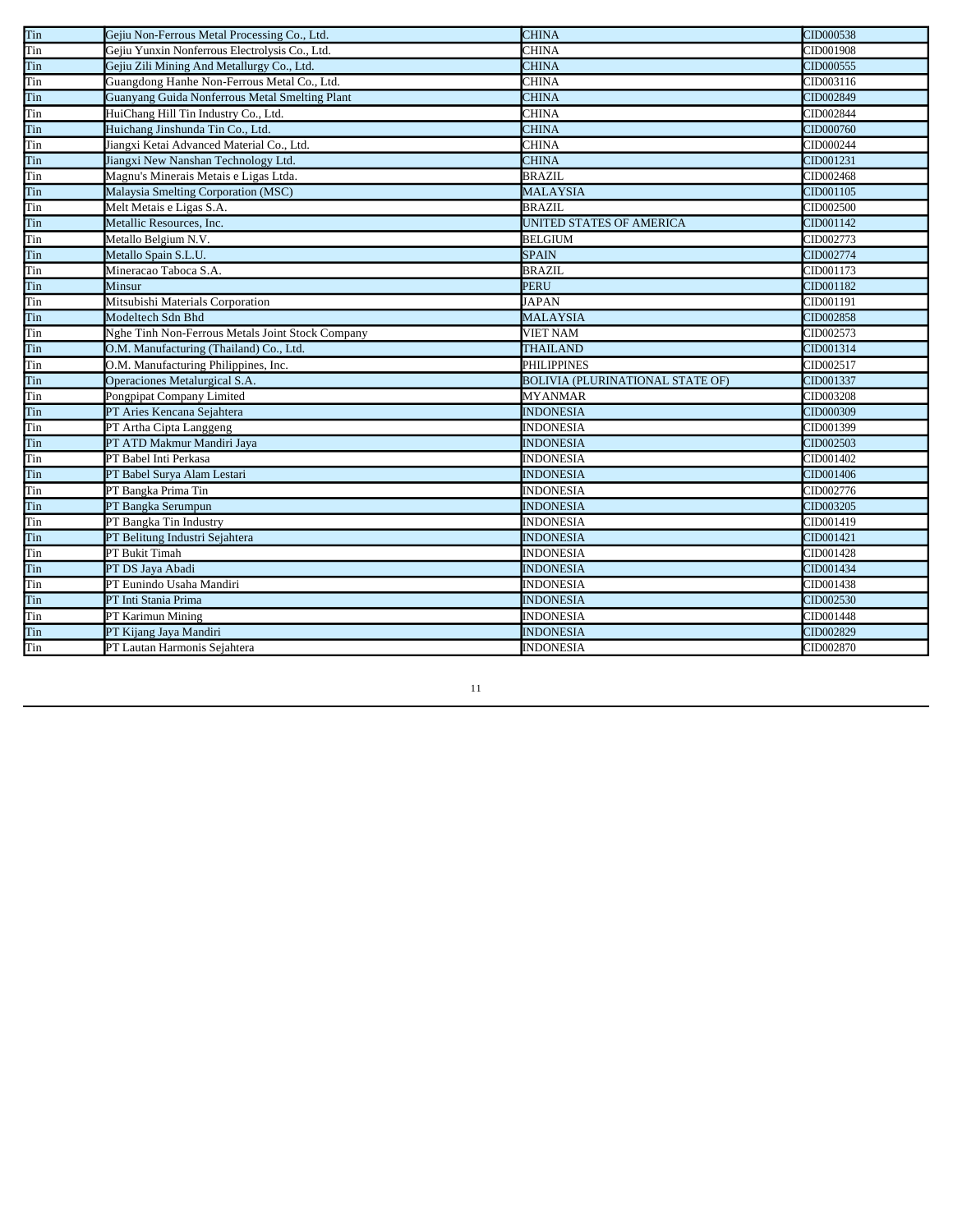| Tin      | PT Menara Cipta Mulia                              | <b>INDONESIA</b>          | CID002835 |
|----------|----------------------------------------------------|---------------------------|-----------|
| Tin      | PT Mitra Stania Prima                              | <b>INDONESIA</b>          | CID001453 |
| Tin      | PT Panca Mega Persada                              | <b>INDONESIA</b>          | CID001457 |
| Tin      | PT Premium Tin Indonesia                           | <b>INDONESIA</b>          | CID000313 |
| Tin      | PT Prima Timah Utama                               | <b>INDONESIA</b>          | CID001458 |
| Tin      | PT Rajehan Ariq                                    | <b>INDONESIA</b>          | CID002593 |
| Tin      | PT Refined Bangka Tin                              | <b>INDONESIA</b>          | CID001460 |
| Tin      | PT Sariwiguna Binasentosa                          | <b>INDONESIA</b>          | CID001463 |
| Tin      | PT Stanindo Inti Perkasa                           | <b>INDONESIA</b>          | CID001468 |
| Tin      | PT Sukses Inti Makmur                              | <b>INDONESIA</b>          | CID002816 |
| Tin      | PT Sumber Jaya Indah                               | <b>INDONESIA</b>          | CID001471 |
| Tin      | PT Timah (Persero) Tbk Kundur                      | <b>INDONESIA</b>          | CID001477 |
| Tin      | PT Timah (Persero) Tbk Mentok                      | <b>INDONESIA</b>          | CID001482 |
| Tin      | PT Tinindo Inter Nusa                              | <b>INDONESIA</b>          | CID001490 |
| Tin      | PT Tommy Utama                                     | <b>INDONESIA</b>          | CID001493 |
| Tin      | Resind Industria e Comercio Ltda.                  | <b>BRAZIL</b>             | CID002706 |
| Tin      | Rui Da Hung                                        | TAIWAN, PROVINCE OF CHINA | CID001539 |
| Tin      | Soft Metais Ltda.                                  | <b>BRAZIL</b>             | CID001758 |
| Tin      | <b>Super Ligas</b>                                 | <b>BRAZIL</b>             | CID002756 |
| Tin      | Thaisarco                                          | THAILAND                  | CID001898 |
| Tin      | Tuyen Quang Non-Ferrous Metals Joint Stock Company | <b>VIET NAM</b>           | CID002574 |
| Tin      | White Solder Metalurgia e Mineracao Ltda.          | <b>BRAZIL</b>             | CID002036 |
| Tin      | Yunnan Chengfeng Non-ferrous Metals Co., Ltd.      | <b>CHINA</b>              | CID002158 |
| Tin      | Yunnan Tin Company Limited                         | <b>CHINA</b>              | CID002180 |
| Tungsten | A.L.M.T. TUNGSTEN Corp.                            | <b>JAPAN</b>              | CID000004 |
| Tungsten | <b>ACL Metais Eireli</b>                           | <b>BRAZIL</b>             | CID002833 |
| Tungsten | Asia Tungsten Products Vietnam Ltd.                | <b>VIET NAM</b>           | CID002502 |
| Tungsten | Chenzhou Diamond Tungsten Products Co., Ltd.       | <b>CHINA</b>              | CID002513 |
| Tungsten | Chongyi Zhangyuan Tungsten Co., Ltd.               | <b>CHINA</b>              | CID000258 |
| Tungsten | Fujian Jinxin Tungsten Co., Ltd.                   | <b>CHINA</b>              | CID000499 |
| Tungsten | Ganzhou Haichuang Tungsten Co., Ltd.               | <b>CHINA</b>              | CID002645 |
| Tungsten | Ganzhou Huaxing Tungsten Products Co., Ltd.        | <b>CHINA</b>              | CID000875 |
| Tungsten | Ganzhou Jiangwu Ferrotungsten Co., Ltd.            | <b>CHINA</b>              | CID002315 |
| Tungsten | Ganzhou Seadragon W & Mo Co., Ltd.                 | <b>CHINA</b>              | CID002494 |
| Tungsten | Ganzhou Yatai Tungsten Co., Ltd.                   | <b>CHINA</b>              | CID002536 |
| Tungsten | Global Tungsten & Powders Corp.                    | UNITED STATES OF AMERICA  | CID000568 |
| Tungsten | Guangdong Xianglu Tungsten Co., Ltd.               | <b>CHINA</b>              | CID000218 |
| Tungsten | H.C. Starck Smelting GmbH & Co. KG                 | <b>GERMANY</b>            | CID002542 |
| Tungsten | H.C. Starck Tungsten GmbH                          | <b>GERMANY</b>            | CID002541 |
| Tungsten | Hunan Chenzhou Mining Co., Ltd.                    | CHINA                     | CID000766 |
|          |                                                    |                           |           |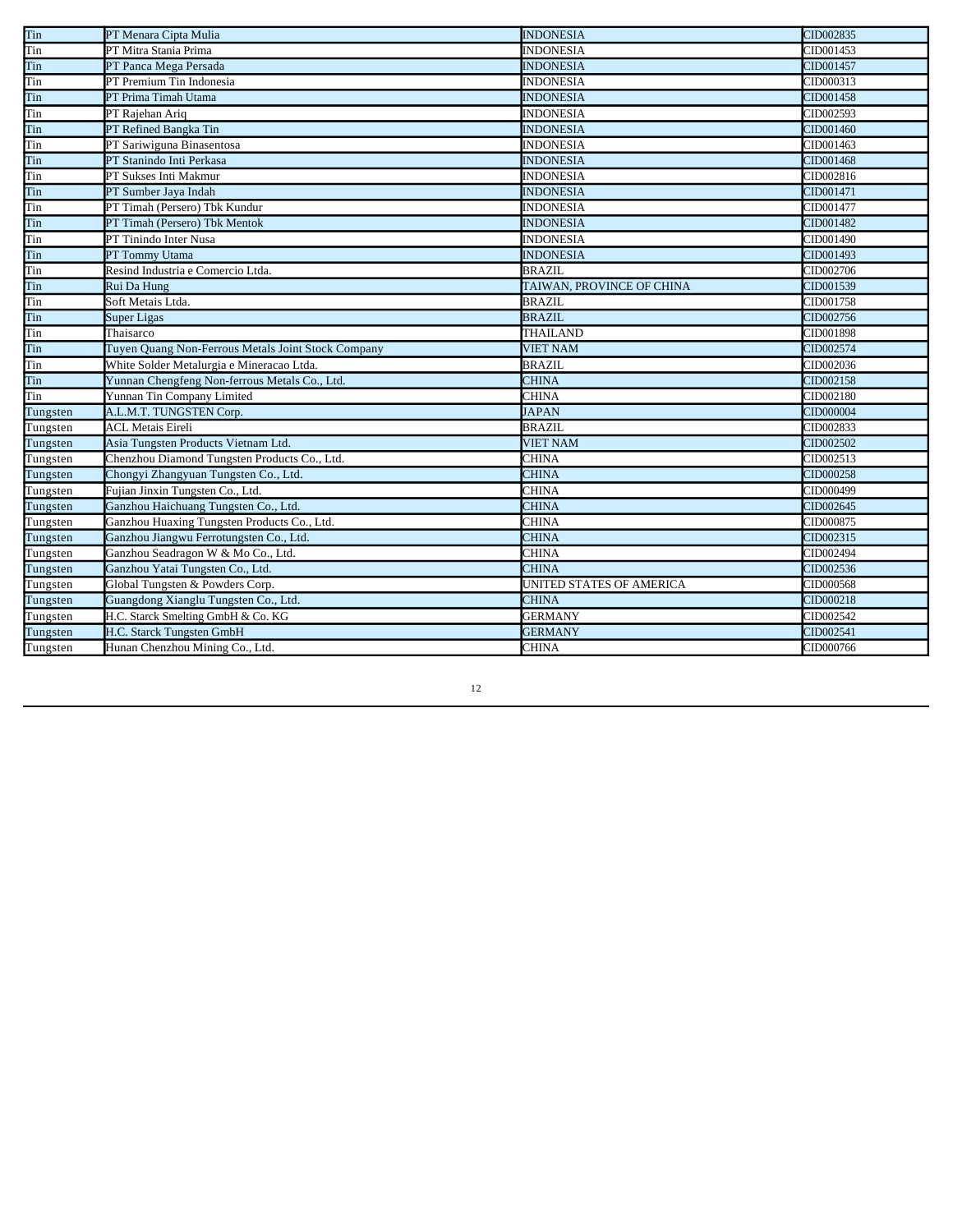| Tungsten | Hunan Chuangda Vanadium Tungsten Co., Ltd. Wuji               | <b>CHINA</b>              | CID002579 |
|----------|---------------------------------------------------------------|---------------------------|-----------|
| Tungsten | Hunan Chunchang Nonferrous Metals Co., Ltd.                   | <b>CHINA</b>              | CID000769 |
| Tungsten | Hunan Litian Tungsten Industry Co., Ltd.                      | <b>CHINA</b>              | CID003182 |
| Tungsten | Hydrometallurg, JSC                                           | <b>RUSSIAN FEDERATION</b> | CID002649 |
| Tungsten | Japan New Metals Co., Ltd.                                    | <b>JAPAN</b>              | CID000825 |
| Tungsten | Jiangwu H.C. Starck Tungsten Products Co., Ltd.               | <b>CHINA</b>              | CID002551 |
| Tungsten | Jiangxi Dayu Longxintai Tungsten Co., Ltd.                    | <b>CHINA</b>              | CID002647 |
| Tungsten | Jiangxi Gan Bei Tungsten Co., Ltd.                            | CHINA                     | CID002321 |
| Tungsten | Jiangxi Minmetals Gao'an Non-ferrous Metals Co., Ltd.         | <b>CHINA</b>              | CID002313 |
| Tungsten | Jiangxi Tonggu Non-ferrous Metallurgical & Chemical Co., Ltd. | CHINA                     | CID002318 |
| Tungsten | Jiangxi Xinsheng Tungsten Industry Co., Ltd.                  | <b>CHINA</b>              | CID002317 |
| Tungsten | Jiangxi Xiushui Xianggan Nonferrous Metals Co., Ltd.          | CHINA                     | CID002535 |
| Tungsten | Jiangxi Yaosheng Tungsten Co., Ltd.                           | <b>CHINA</b>              | CID002316 |
| Tungsten | Kennametal Fallon                                             | UNITED STATES OF AMERICA  | CID000966 |
| Tungsten | Kennametal Huntsville                                         | UNITED STATES OF AMERICA  | CID000105 |
| Tungsten | Malipo Haiyu Tungsten Co., Ltd.                               | <b>CHINA</b>              | CID002319 |
| Tungsten | Moliren Ltd.                                                  | <b>RUSSIAN FEDERATION</b> | CID002845 |
| Tungsten | Niagara Refining LLC                                          | UNITED STATES OF AMERICA  | CID002589 |
| Tungsten | Nui Phao H.C. Starck Tungsten Chemicals Manufacturing LLC     | <b>VIET NAM</b>           | CID002543 |
| Tungsten | Philippine Chuangxin Industrial Co., Inc.                     | <b>PHILIPPINES</b>        | CID002827 |
| Tungsten | South-East Nonferrous Metal Company Limited of Hengyang City  | <b>CHINA</b>              | CID002815 |
| Tungsten | Tejing (Vietnam) Tungsten Co., Ltd.                           | <b>VIET NAM</b>           | CID001889 |
| Tungsten | Unecha Refractory metals plant                                | <b>RUSSIAN FEDERATION</b> | CID002724 |
| Tungsten | Vietnam Youngsun Tungsten Industry Co., Ltd.                  | <b>VIET NAM</b>           | CID002011 |
| Tungsten | Wolfram Bergbau und Hutten AG                                 | <b>AUSTRIA</b>            | CID002044 |
| Tungsten | Woltech Korea Co., Ltd.                                       | KOREA, REPUBLIC OF        | CID002843 |
| Tungsten | Xiamen Tungsten (H.C.) Co., Ltd.                              | <b>CHINA</b>              | CID002320 |
| Tungsten | Xiamen Tungsten Co., Ltd.                                     | CHINA                     | CID002082 |
| Tungsten | Xinfeng Huarui Tungsten & Molybdenum New Material Co., Ltd.   | <b>CHINA</b>              | CID002830 |
| Tungsten | Xinhai Rendan Shaoguan Tungsten Co., Ltd.                     | <b>CHINA</b>              | CID002095 |

## **V. Future Due Diligence**

We will continue to communicate our expectations and information requirements to our direct suppliers. Over time, we anticipate that the amount of information available globally on the traceability and sourcing of these ores will increase and improve our knowledge. We will continue to make inquiries to our direct suppliers and undertake additional risk assessments when potentially relevant changes in facts or circumstances are identified. If we become aware of a supplier whose due diligence needs improvement, we may continue the trade relationship while that supplier improves its compliance program. We expect our suppliers to take similar measures with their suppliers to ensure alignment throughout the supply chain.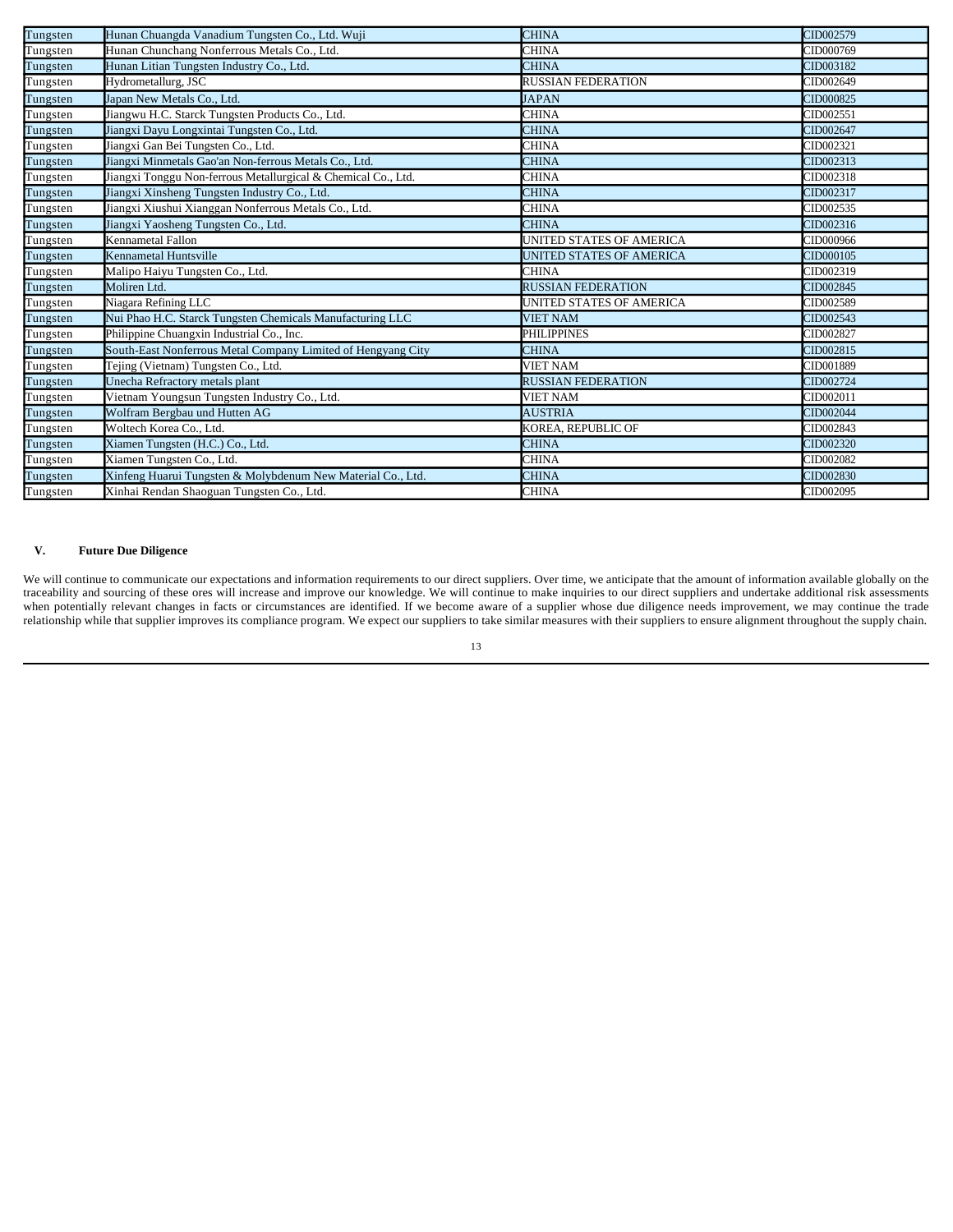In addition to those above, the Company will undertake the following steps during the next compliance period: Review the conflict minerals policy statement and update if necessary.

Continue to collect responses from suppliers using the most recent revision of the CMRT.

Engage with suppliers that did not provide a response in 2017 or provided incomplete responses to enhance our data collection for 2018.

Monitor and track performance of risk mitigation efforts.

Engage with smelters by sending letters to those that have not been audited as conformant.

Send messages to our suppliers to engage with these smelters.

Compare and validate RCOI results to information collected via independent third-party audit programs, such as the RMI.

Encourage responsible sourcing from the DRC and adjoining countries.

<sup>1</sup> The term "conflict mineral" is defined in Section 1502(e)(4) of the Dodd-Frank Wall Street Reform and Consumer Protection Act as (A) columbite-tantalite, also known as coltan (the metal ore from which tantalum is extracted); cassiterite (the metal ore from which tin is extracted); gold; wolframite (the metal ore from which tungsten is extracted); or their derivatives; or (B) any other mineral or its derivatives determined by the Secretary of State to be financing conflict in the Democratic Republic of the Congo ("DRC") or an adjoining country.

<sup>2</sup>OECD (2016), OECD Due Diligence Guidance for Responsible Supply Chains of Minerals from Conflict-Affected and High-Risk Areas: Third Edition, OECD Publishing, Paris. http://dx.doi.org/10.1787/9789264252479-en